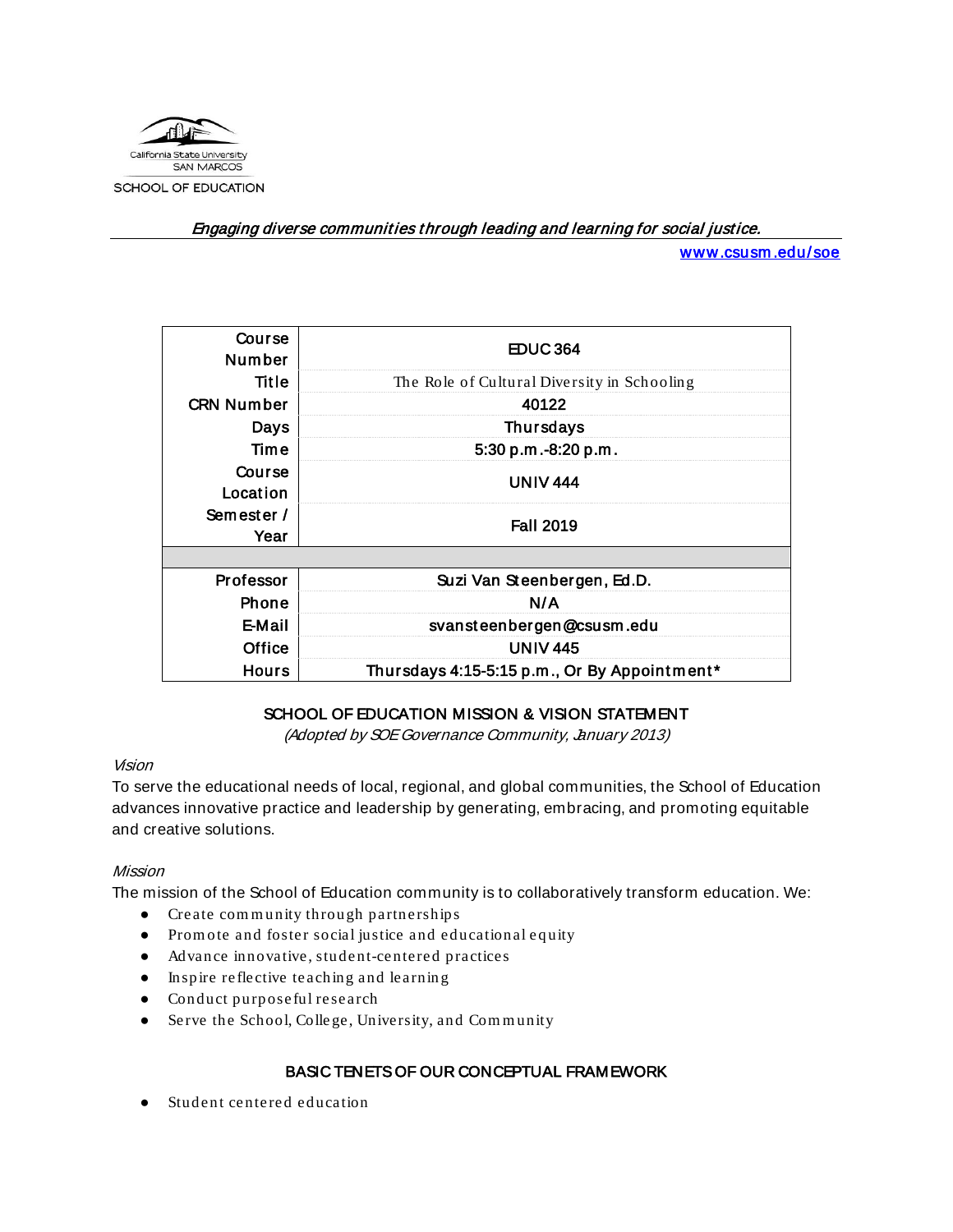- Research and theory specific to the program field inform practice
- Connections and links between coursework and application
- Strong en gagem ent between faculty and candidate s
- Co-teachin g clinical practice
- Culturally responsive pedagogy and socially just outcom es

\* Office Hours are for those with questions, who seek advice, who want to share and/or provide feedback, or just to chat! Office hours are for everyone! We can talk about anything you like: the course, your career choices, letters of recommendation, or anything else that interests you. If you have a scheduling conflict with the stated office hours, just reach out and we can set up another time, or we can Zoom (video conference). This time is your time. I'm here to help! You can also bring a friend or classmate. The more the merrier!

# **2** [COURSE DESCRIPTION](#page-3-0) 4 [Fieldwork](#page-3-1) 4 [Tuberculin Risk Assessment and Certificate of Clearance](#page-3-2) 4 [Tuberculin \(TB\) Risk Assessment](#page-3-3) 4 **[Certificate of Clearance](#page-4-0) 5 and 2008 Certificate of Clearance 5 and 3 [Course Prerequisites](#page-4-1) 5**  $\frac{1}{5}$  [Course Objectives](#page-4-2)  $\frac{1}{5}$ [Unique Course Requirements](#page-4-3) 5 [COURSE LEARNING OUTCOMES](#page-4-4) 5 [Teacher Performance Expectation \(TPE\) Competencies](#page-4-5) 5 [SoE's Foundational TPEs: Social Justice and Equity](#page-5-0) 6 [PROGRAM STUDENT LEARNING OUTCOMES \(PSLOs\)](#page-5-1) 6 [REQUIRED TEXTS, MATERIALS AND/OR ACCOUNTS](#page-7-0) 8 [Required Texts](#page-7-1) 8 [Cougar Courses](#page-7-2) 8 [SUPPORT FOR STUDENTS](#page-7-3) 8 [Students with Disabilities Requiring Reasonable Accommodations](#page-8-0) 9 [COURSE REQUIREMENTS & GRADING](#page-8-1) 9 [Course Assignments](#page-8-2) 9 [Assignment Descriptions](#page-8-3) 600 per contract to the set of the set of the set of the set of the set of the set of the set of the set of the set of the set of the set of the set of the set of the set of the set of the set of th [Overall Course Grading Standards](#page-10-0) 11 [Final Exam Statement](#page-11-0)  $\,$  12  $\,$ [Policy on Late/Missed Work](#page-11-1) 12

TABLE OF CONTENTS

Suzi Van Steenbergen, Ed.D., EDUC 364, Fall 2019 Syllabus is subject to change.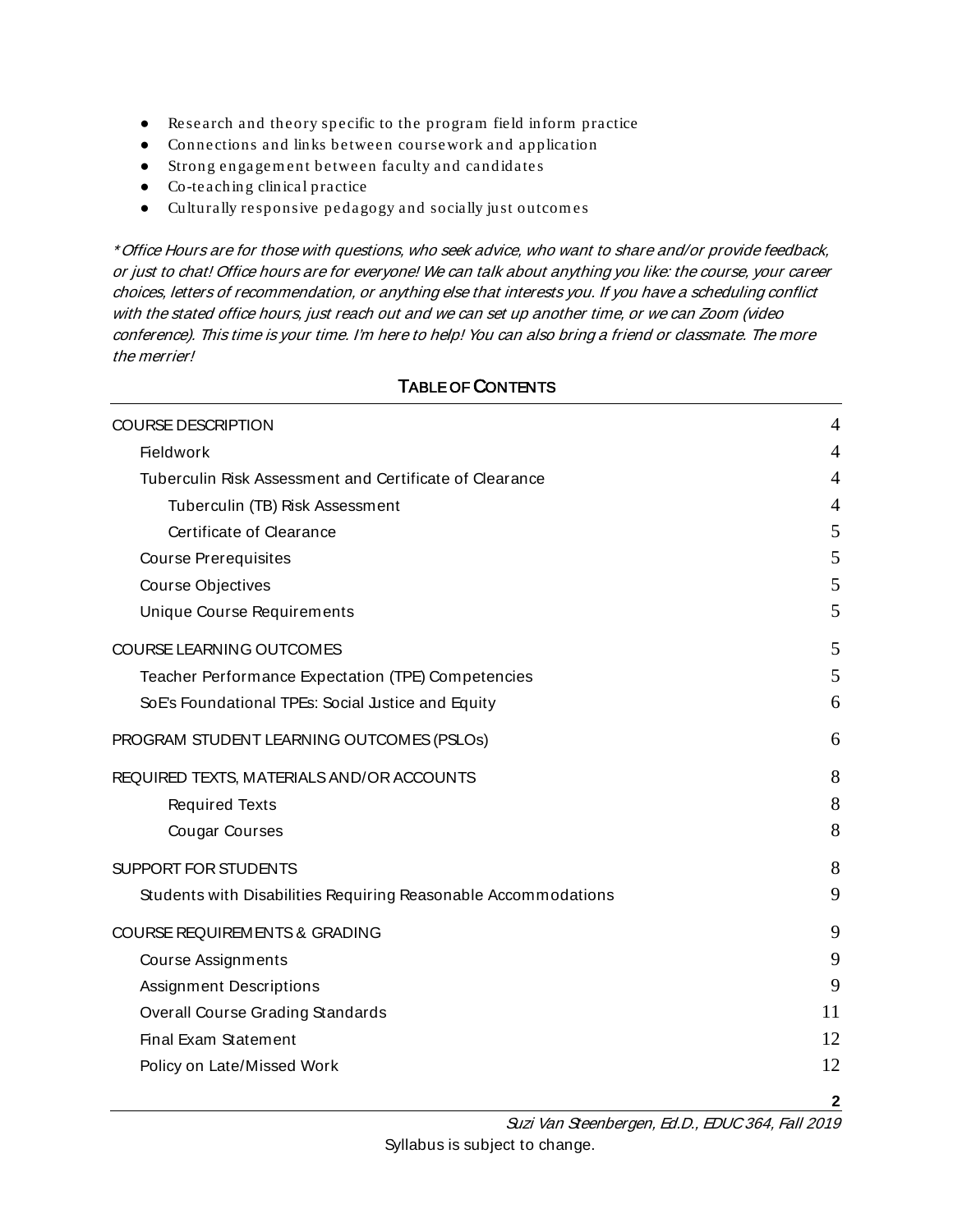| Student Collaboration Policy                                        | 12                           |
|---------------------------------------------------------------------|------------------------------|
| <b>COURSE AND UNIVERSITY POLICIES</b>                               | 12                           |
| School of Education Attendance Policy                               | 12                           |
| CSUSM Academic Honesty Policy                                       | 13                           |
| All University Writing Requirement                                  | 13                           |
| Plagiarism                                                          | 13                           |
| Use of Technology                                                   | 13                           |
| Electronic Communication Protocol                                   | 13                           |
| Credit Hour Policy Statement                                        | 14                           |
| Electronic Submissions of Assignments                               | 14                           |
| Course Format                                                       | 14                           |
| Necessary Technical Competency Required of Students                 | 14                           |
| <b>COURSE OUTLINE</b>                                               | 15                           |
| To be scheduled:                                                    | Error! Bookmark not defined. |
| Guest Speaker: Supporting Migrant Ed students                       | 18                           |
| EDUC 364 General Assignment Rubric                                  | 19                           |
| <b>IMPORTANT FORMS</b>                                              | 20                           |
| Tuberculosis Risk Assessment and/or Examination                     | 20                           |
| Tuberculin TB Risk Assessment and Certificate of Clearance Contract | 20                           |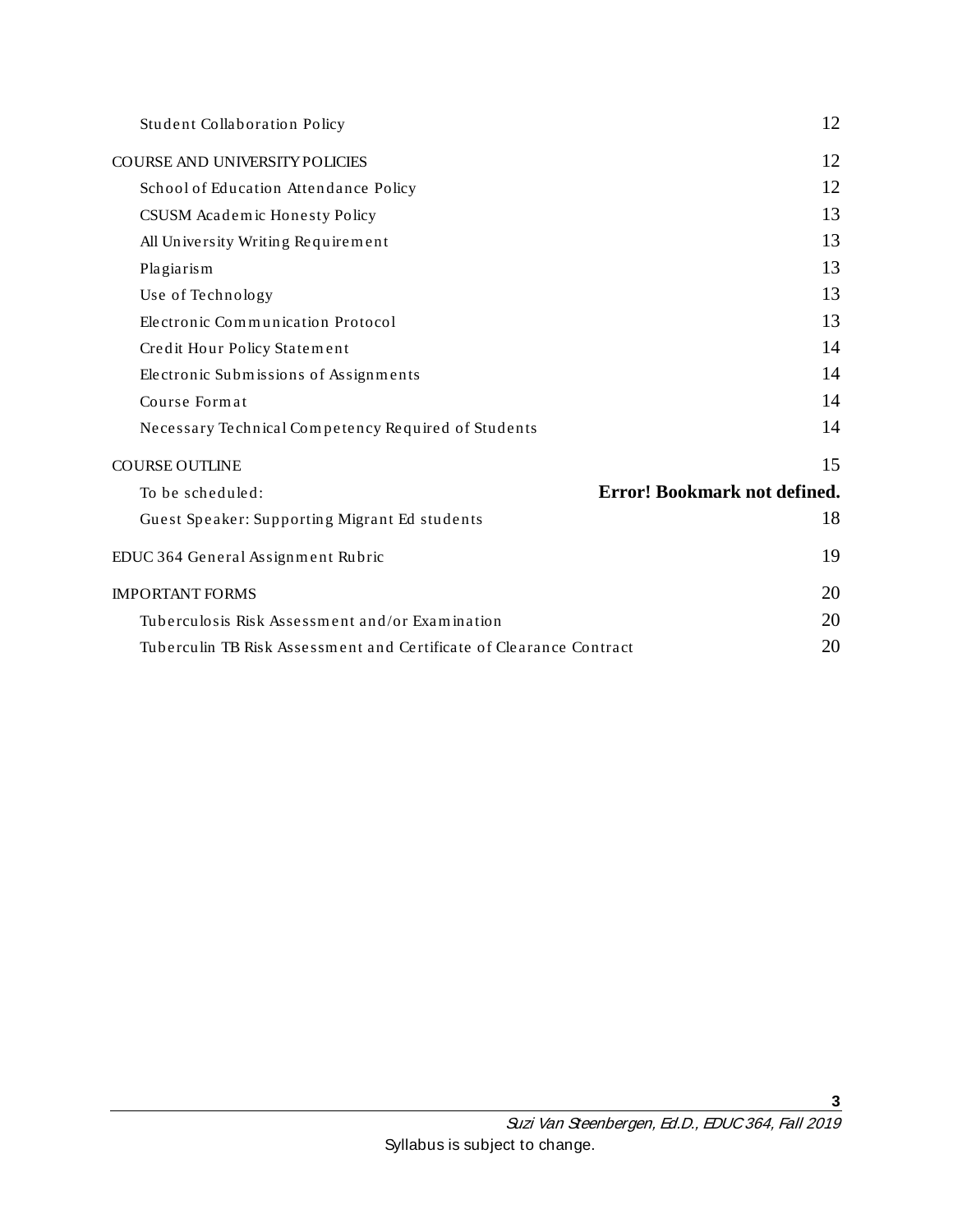## COURSE DESCRIPTION

<span id="page-3-0"></span>Required of all credential candidates. This course explores cultural and linguistic diversity as critical variables in achieving educational equity for all students. Major units include intensive theoretical and practical articulation of culture and cultural pluralism; educational issues of race, class, gender, language, ethnicity, sexual orientation and exceptionality; social, structural, programmatic and curricular issues; and effective teaching for diverse populations.

#### This course also requires:

#### <span id="page-3-1"></span>**Fieldwork**

In addition to in-class work, assigned readings and projects, students will participate in fifteen (15) hours of supervised fieldwork assignments in a variety of public school settings. Fieldwork details are found on the Cougar Course site. Documentation of these hours is required to receive a grade in EDUC 364. Cal State San Marcos students are expected to adhere to professional standards in their dress and behavior in the field. Required clearances (Certificate of Clearance/Live Scan, Tuberculin (TB) Risk Assessment) are the responsibility of the student. A letter of recommendation (usually from the classroom teacher where most of the fieldwork is done) is a requirement for admission to the Cal State San Marcos Teacher Credentialing Programs. Students may NOT engage in fieldwork hours until Live Scan and Tuberculin (TB) Risk Assessments are cleared. You will need to provide your instructor with verification of Live Scan clearance. Be prepared to show evidence of Live Scan and TB clearances at school sites.

#### <span id="page-3-2"></span>Tuberculin Risk Assessment and Certificate of Clearance

Due to school site regulations and state and federal laws associated with protecting the safety of children, CSUSM students may NOT engage in field experience hours until a Certificate of Clearance/Live Scan and a Tuberculin (TB) Risk Assessment (form provided on p. 6) are cleared. You will need to provide your instructor with verification of Live Scan clearance. To protect your health information privacy, students enrolled in prerequisite courses do not need to submit the TB Risk Assessment to the instructor; however, the school at which you complete the early field experience may ask for it, along with the letter of introduction from your instructor, and the Certificate of Clearance. Be prepared to show evidence of these documents to the school site. You will be required to sign and submit to your instructor a Confirmation of TB Risk Assessment Contract (contract provided on p. 6).

## <span id="page-3-3"></span>Tuberculin (TB) Risk Assessment

## The TB Risk Assessment is achieved through submit ting to a TB Risk Assessment visit with your medical provider. Additional information regarding tuberculosis risk assessment can be found

[here.](https://ctca2015.iescentral.com/filelibrary/TBCB-CA-School-Staff-Volunteer-TB-Risk-Assessment.pdf) TB risk assessment is valid according to the findings of your risk assessment and must remain valid throughout all early Field Experiences and Clinical Practice (student teaching). The clearance may be obtained at a private health care provider's office, the County Health Department or the CSU San Marcos Student Health and Counseling Center. Current CSUSM students can obtain an appointment at the Student Health Center by calling 760-750-4915. Please note the tuberculin clearance is separate from the immunization clearance required for University admission.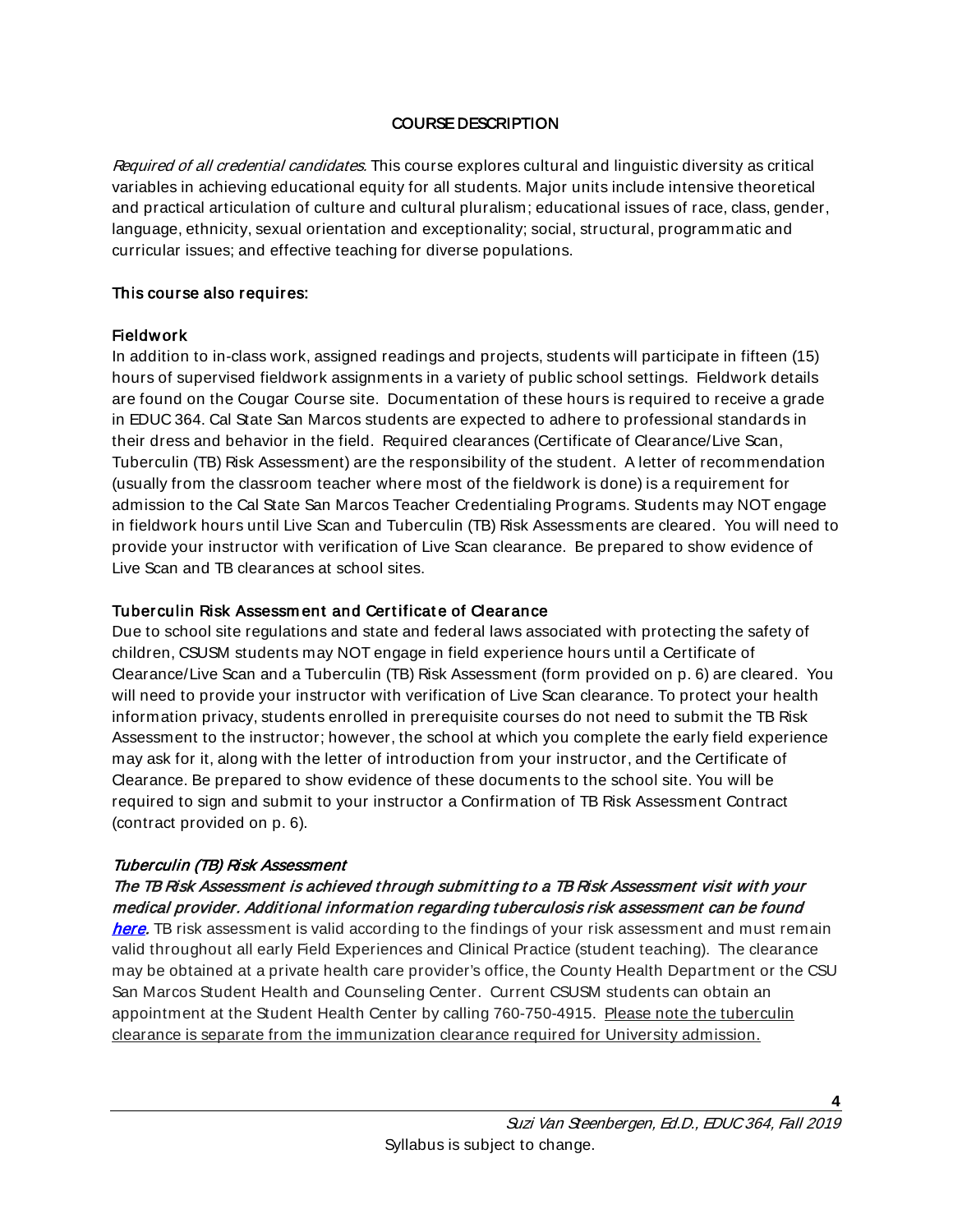## <span id="page-4-0"></span>Certificate of Clearance

A Certificate of Clearance is issued by the Commission on Teacher Credentialing (CTC) to credential program candidates. Title 5 regulations require that an application for Certificate of Clearance be filed to determine whether or not a candidate meets the state standards for character and fitness to teach in California's public schools. A Certificate of Clearance is valid for five years. Additional information about the Certificate may be obtained [here.](https://www.csusm.edu/soe/documents/currentstudents/formsandresources/credential/certificate_of_clearance.pdf) You are required to submit documentation of the Certificate of Clearance to your instructor.

## <span id="page-4-1"></span>Course Prerequisit es

None

## <span id="page-4-2"></span>Course Object ives

Students completing EDUC 364 will be able to demonstrate:

- developing com petencies in the Foundational Social Justice and Equity TPE
- understandin g of various concepts of culture and cultural con tact, and their applicability to learning an d teaching
- understandin g of cultural diversity in the United States and California
- general fam iliarity with culturally responsive pedagogy
- understandin g of gay, lesbian, bisexu al and transge nder students, teachers and fam ilies
- participating in 15 hours of fieldwork or 20 hours of Tutor Connection (depending on course section)

## <span id="page-4-3"></span>Unique Course Requirem ents

<span id="page-4-4"></span>Students will be required to do 15 hours of fieldwork.

## COURSE LEARNING OUTCOMES

## <span id="page-4-5"></span>Teacher Perform ance Expect at ion (TPE) Com pet encies

The course objectives, assignments, and assessments have been aligned with the CTC standards for (Single Subject, Multiple Subject, Special Education , etc.) Credential. This course is designed to help teachers seeking a California teachin g credential to develop the skills, knowledge, and attitudes necessary to assist schools and district in im plem en ting effective program s for all students. The successful candidate will be able to merge theory and practice in order to realize a comprehensive and extensive educational program for all students. You will be required to form ally address the followin g CSUSM local TPE in this course:

- **TPE 1.1** Apply knowledge of students, including their prior experiences, interests, and socialemotional learning needs, as well as their funds of knowledge and cultural, language, and socioeconomic backgrounds, to engage them in learning.
- **•** TPE 1.3 Connect subject matter to real-life contexts and provide active learning experiences to engage student interest, support student motivation, and allow students to extend their learning.
- **TPE 2.1** Promote students' social-emotional growth, development, & individual responsibility using positive interventions & supports, restorative justice, & conflict resolution practices to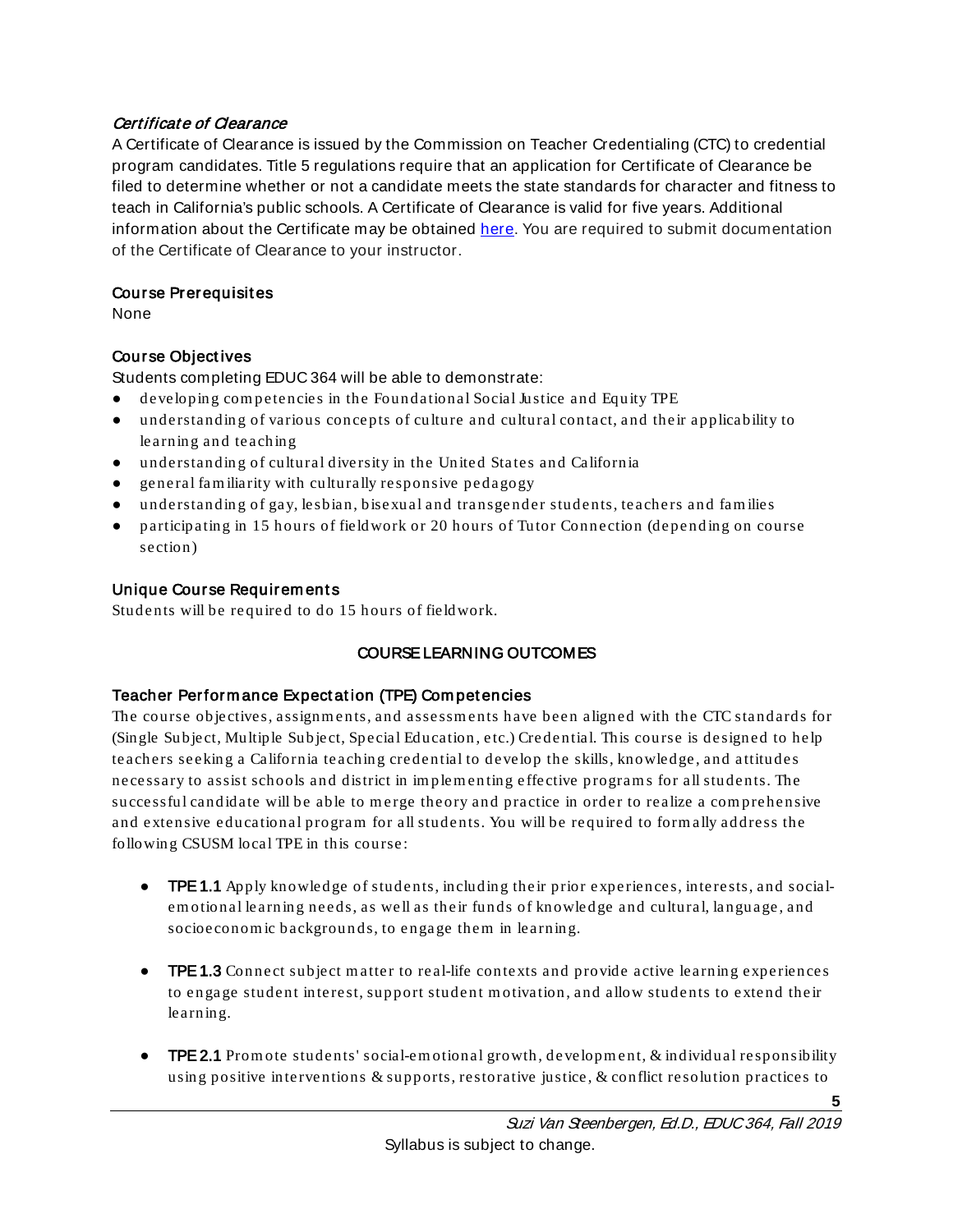foster a caring community where each student is treated fairly and respectfully by adults and peers.

- TPE 2.4 Know how to access resources to support students, including those who have experienced trauma, homelessness, foster care, incarceration, and/or are medically fragile.
- TPE 2.5 Maintain high expectations for learning with appropriate support for the full range of students in the classroom.
- TPE 6.2 Recognize their own values and implicit and explicit biases, the ways in which these values and implicit and explicit biases may positively and negatively affect teaching and learning, and work to mitigate any negative impact on the teaching and learning of students. They exhibit positive dispositions of caring, support, acceptance, and fairness toward all students and families, as well as toward their colleagues.
- **TPE 6.7** Critically analyze how the context, structure, and history of public education in California affects and influences state, district, and school governance as well as state and local education fin ance.
- Foundational Social Justice and Equity TPEs (F1, F2, F3, and F4).

## <span id="page-5-0"></span>SoE's Foundational TPEs: Social Justice and Equity

#### Foundational TPEs

F1 – Engage in the proble m posing process - identify (nam e) issues of inequity, critically reflect on possible solutions, create and enact social justice and equitable action plans

F2 - Understand how to apply theories and principles of m ulticultural education including critical pedagogy and culturally relevant teaching in to practice

F3 -Incorporate effective instruction al practices into the curriculum to ensure equitable outcom es for students from diverse backgrounds - taking into consideration language, culture, socioeconomic status, *perceived* competence/ability (pick one or use both), neurodiversity, ethnicity, language, race, socioeconomic level, faith, gender, sexual orientation, and immigrant status of students and their fam ilie s

F4 - Collab orate with colle agues, studen ts and fam ilies to address issues of social justice, equity and all form s of diversity (including neurodiversity) in the curriculum , school activities, school structure, and home-school relations to ensure equitable outcomes for all students

## PROGRAM STUDENT LEARNING OUTCOMES (PSLOs)

<span id="page-5-1"></span>Upon successful completion of this course, students will (be able to):

- develop com petencies in the Foundational Social Justice and Equity TPE
- understand of various concepts of culture and cultural contact in learning and teaching
- understand cultural diversity in the United States and California
- be fam iliar with culturally responsive pedagogy
- understand of gay, lesbian, bisexual and transgender students, teachers and families
- have a greater understan ding of diverse students through fieldwork.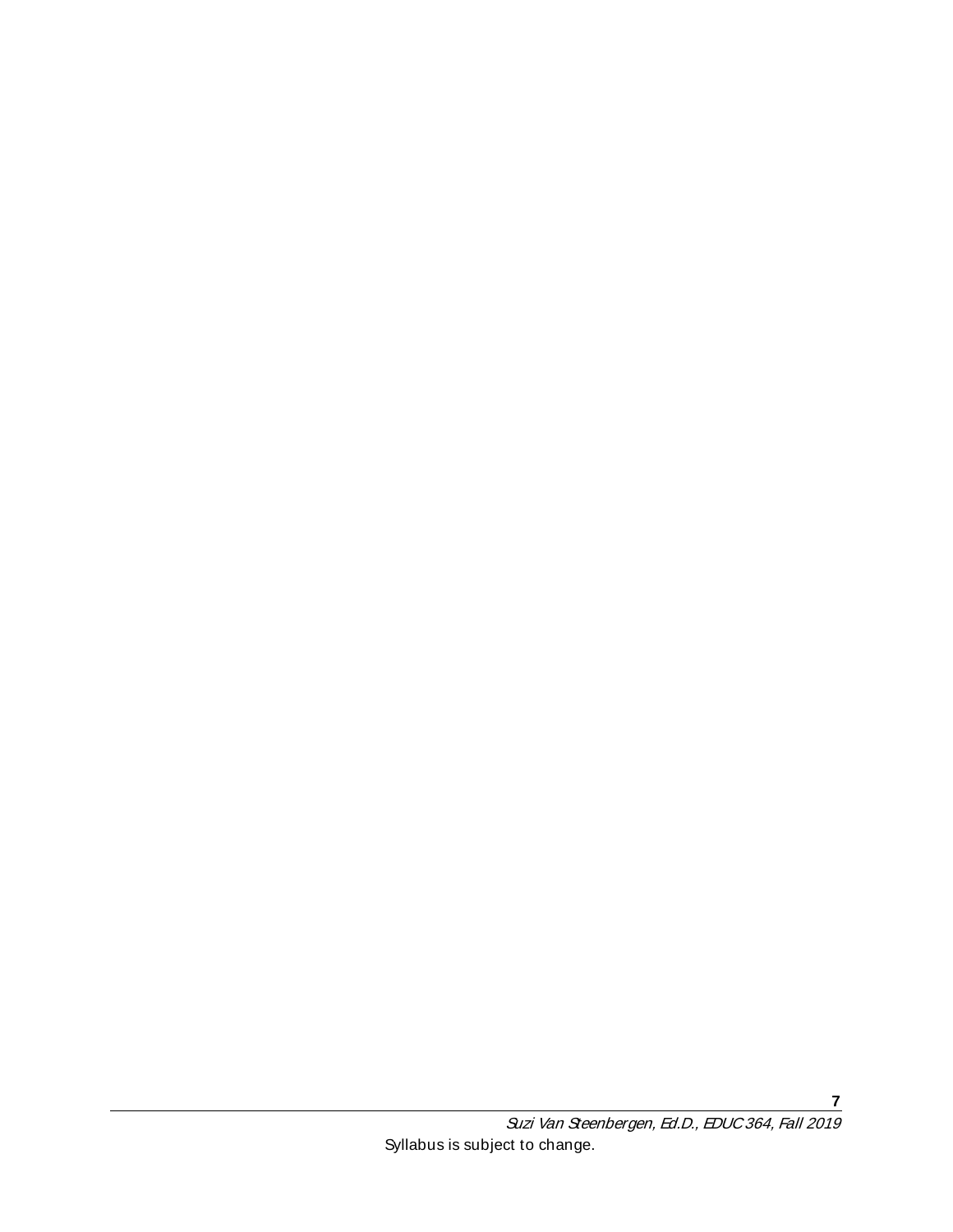## REQUIRED TEXTS, MATERIALS AND/OR ACCOUNTS

## <span id="page-7-1"></span><span id="page-7-0"></span>Required Texts

Nieto, S., and Bode, P. (2018). Affirming diversity: The sociopolitical context of multicultural education, seventh edition. Boston: Pearson Education, Inc. ISBN-13: 978-0134047232, ISBN-10: 978134047232. [This book is available for 2-hour check-out in t he library. See t he link in Cougar Courses.]

Spring, J. (2016). *Deculturalization and the struggle for equality: A brief history of the education of* dominated cultures in the United States, eighth edition. New York, NY: The McGraw-Hill Companies, Inc. ISBN-13: 978-1138119406, ISBN-10: 1138119407. [This book is available in full-text online. See the link in Cougar Courses.]

## <span id="page-7-2"></span>Cougar Courses

All additional required readings and video/audio materials will be made available electronically on the course website (Cougar Courses) and/or via email.

## SUPPORT FOR STUDENTS

<span id="page-7-3"></span>CSUSM offers a number of resources on campus to help you succeed in your classes and enjoy your time here. Below are just a few options for you to be aware of. There are others! I am happy to give you some more ideas if you would like.

Academic Success Center: The Academic Success Center supports students throughout their learning. We collaborate with faculty and staff across campus to innovate academic programming for all students within the University. Not only do we have study spaces, but we also offer tutoring, workshops, programs, and events to enhance your academic experience. One of our programs, Supplemental Instruction, is also available through the ASC.

## Websit e: [www.csusm .edu/asc/](http://www.csusm.edu/asc/)

Location: Extended Learning Building (ELB) 286, Hours: Monday-Friday 9:00am-5:30pm

Writing Center: The Writing Center's mission is to be a welcoming learning environment where certified student consultants offer constructive guidance to all writers at any stage of the writing process - idea generation, argument development, polishing of sentences and more. FREE drop-in and by-appointment tutoring is available at the Writing Center by certified student consultants. The WC helps you review the prompt and ask guiding questions, as students work to develop compelling texts. The WC is committed to providing non-judgmental feedback. Additional services include assistance with Academic English.

## Website: [www.csusm.edu/writingcenter](https://www.csusm.edu/writingcenter/)

Location: Extended Learning Building (ELB) 273, Hours: Monday-Thursday 9:00am-6:00pm, Friday 9:00am-2:00pm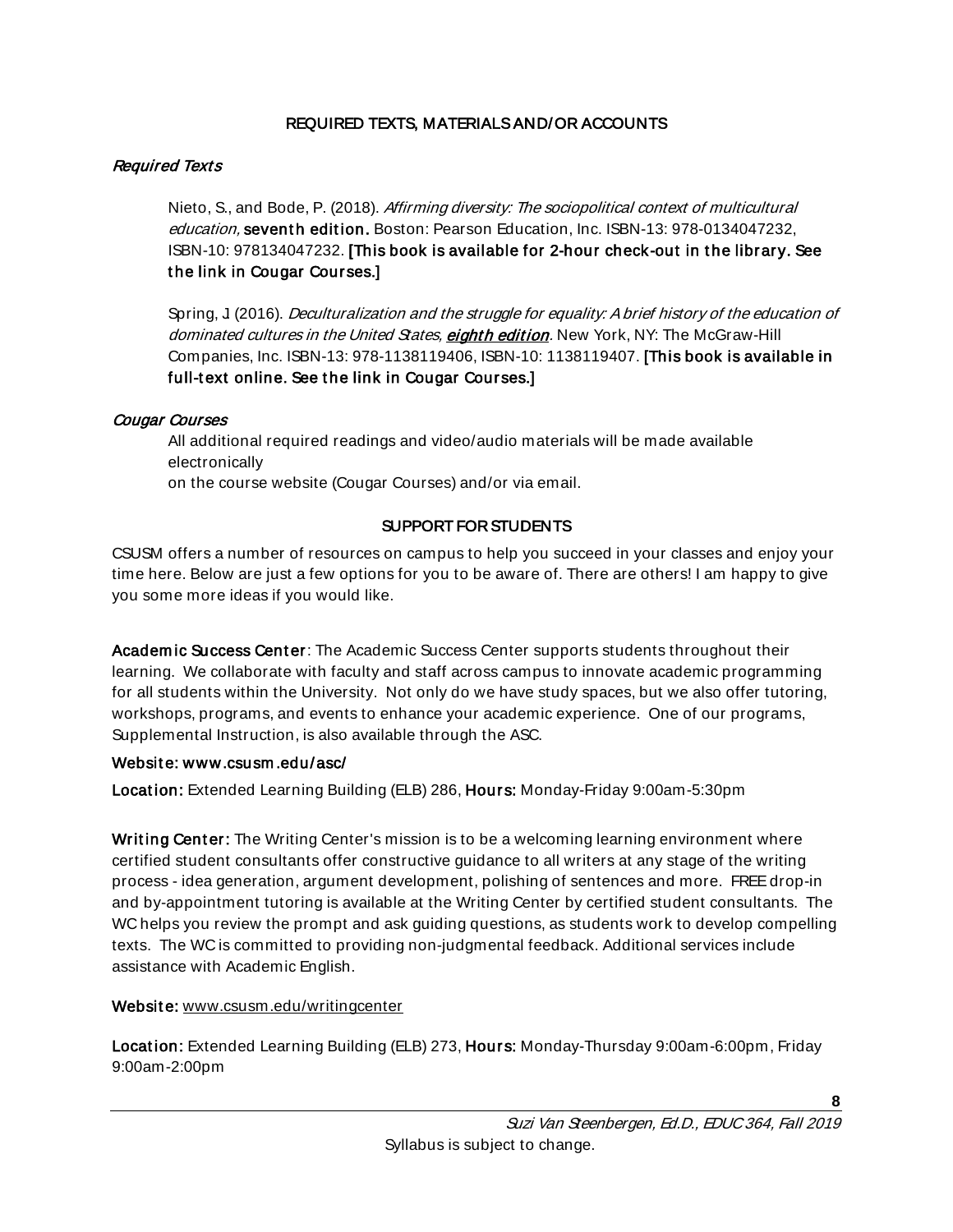## <span id="page-8-0"></span>**Students with Disabilities Requiring Reasonable Accommodations**

Students with disabilities who require reasonable accommodations must seek approval for services by providing appropriate and recent docum entation to the Office of Disability Support Services (DSS). This office is in Craven Hall 4300, con tact by p hone at (760) 750-4905. Students authorized by DSS to receive reasonable accom m odations should m eet with their instructor during office hours or m ake an appoin tm en t.

## COURSE REQUIREMENTS & GRADING

#### <span id="page-8-2"></span><span id="page-8-1"></span>Course Assignm ent s

Teacher education is a professional preparation program. It is expected that teacher candidates will come to class prepared to discuss the readings, submit required assignments, and participate in class activities. Teacher candidates are expected to adhere to academic honesty and integrity, standards of dependability, confidentiality and writing achievement. Because it is important for teachers to be able to effectively communicate their ideas to students, parents, colleagues, and administrators, writing that is original, clear and error-free is a priority for the School of Education.

| $\bullet$ | Attendance, Participation, & Professional Disposition                 | $(10$ points)         |
|-----------|-----------------------------------------------------------------------|-----------------------|
| $\bullet$ | Reading Responses/Discussion Preparation/Reflections/Discussion Posts | points)               |
|           | and various in-class activities                                       |                       |
|           | • Personal History of Otherness Paper                                 | $(20$ points)         |
| $\bullet$ | Nieto & Bode Book Group Reading Facilitation                          | $(20$ points)         |
| $\bullet$ | Analysis of Equity Across High Schools                                | $(20$ points)         |
| $\bullet$ | Final Project                                                         | $(20$ points)         |
| $\bullet$ | Tutoring Students from Diverse Backgrounds (15 hours min)             | $(15$ points)         |
| $\bullet$ | Service Learning Reflection                                           | $(10 \text{ points})$ |
|           |                                                                       | Points (Varies)       |
|           |                                                                       |                       |

## <span id="page-8-3"></span>Assignm ent Descriptions

## 1. Attendance, Class Participation & Professional Disposition 10 points

The purpose is for students to be well prepared for course sessions and participate in activities and assignments. These points are awarded at the instructor's discretion. At a minimum, students must attend more than 80% of class time, or s/he may not receive a passing grade for the course. Should the student have extenuating circum stances, s/he should contact the instructor as soon as possible.

To meet the "Attendance, Class Participation, and Professional Disposition" requirement, you may miss no more than 1 class session. Sometimes things happen (you might get sick, or have other obligations). Because of this, you can miss 1 **class** without penalty to your grade. If you miss more than one session, you cannot earn the 10 points. If you miss more than 2 sessions, you risk not passing the class. *Notification of absence does not warrant an excuse*. In addition, attendance during the last 2 class sessions (for class presentations) is mandatory; if you miss one of those sessions, you will have not met the course attendance requirement. If you know you need to miss one of these 2 classes, notify the instructor in advance, and you will be given an alternate assignment to make up for the missed time.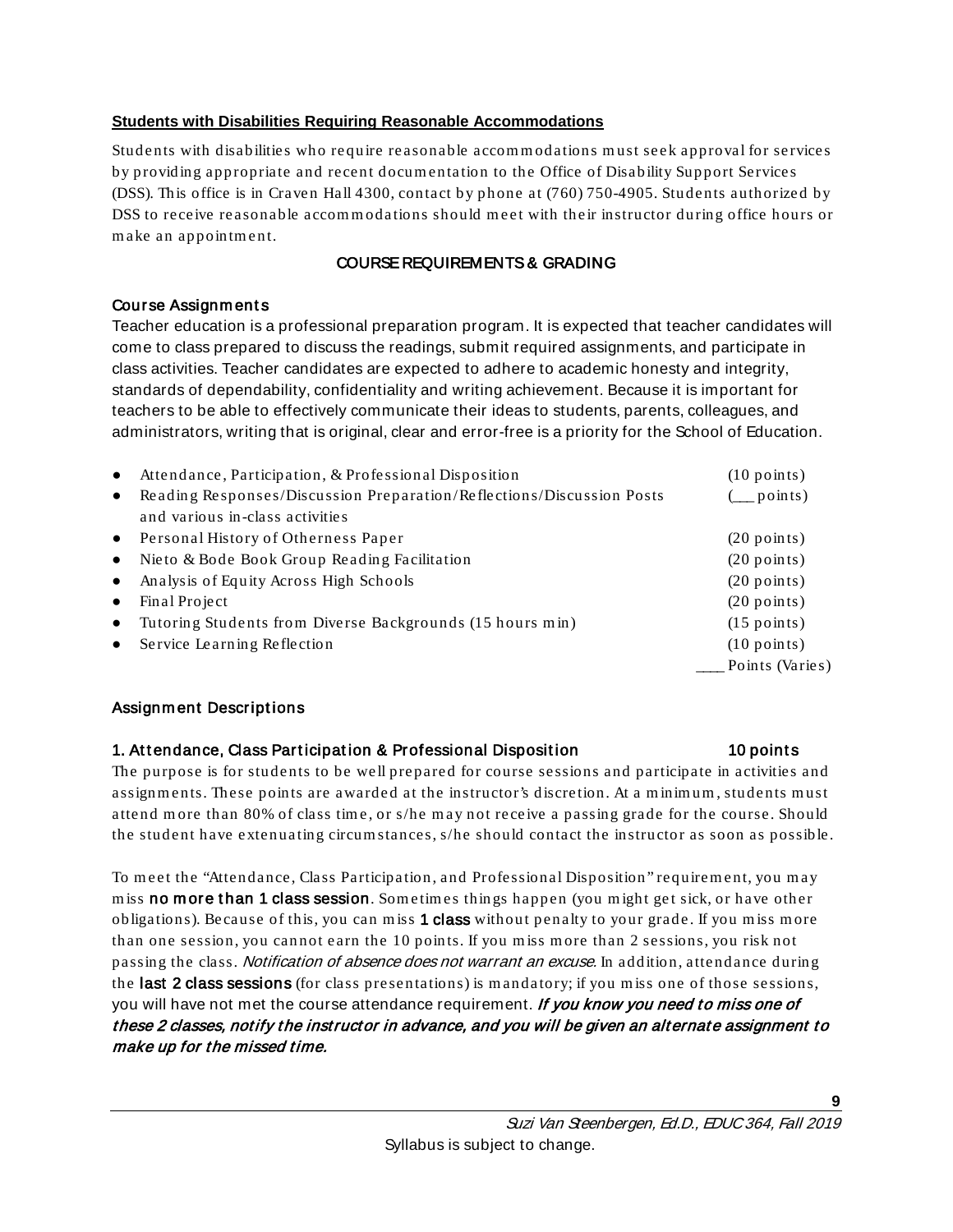Because this course is a prerequisite to a credential program in the SoE, students are expected to dem onstrate behavior consistent with a profession al career and adhere to attendance policy.

## 2. Readings/Disc. Preparation/In-Class Individual & Collaborative Assignments (Various)

In order to have the type of class discussions that this course requires, it is crucial that students read the material before class. In order to receive participation points for the week, students must come prepared to class with discussion preparation as explained by the course instructor. Each week the instructor will provide guidance about what students should bring to class. This assignment meets TPEs 1.1 (initial), 2.1 (initial), and 2.5 (initial) in addition to SE Foundational TPE – F3. More detailed directions and rubric for grading assignment will be given in class. In addition, students will be asked to complete in-class reflections, assignments and collaborative activities, some of which will be graded.

## 3. Personal Hist ory of Ot herness 20 point s

By researching and studying one's relationship to the eight categories of typical "otherness" in U.S. society, it is possible for us to gain an appreciation about ourselves as individuals and our many similarities and differences. In this assignment, you are to write one page for each category about your relationship to "otherness" in terms of race/ethnicity, gender, religion, sexual orientation, class/socioeconomic status, physical or mental ability, language, and one other aspect of your identity that has privileged or marginalized you (such as age, personality, nationality, subculture, etc.). Reflect on your own experiences in terms of your social context, your family background, and other factors determined by your own circumstances and upbringing. Within each of the eight categories, discuss how important they are to who you are as an individual. Be prepared to discuss your assignment within a larger class dialogue. This assignment will be done in two phases: (1) Early in the course, students will complete a draft of their personal history; then, during the course, students will be given the opportunity to add to and modify their drafts; (2) near the end of the course, students will explore any transformations in thinking about how your identities position you in society. This assignment meets TPE 6.2 (initial). More detailed directions and rubric for grading assignment will be given in class.

## 4. Nieto & Bode Book Group Reading Facilitation (Nieto & Bode Tex) 20 points

In small groups, students will lead a 20-30 minute discussion of a chapter from the Nieto & Bode book. This discussion should promote critical thinking, varied perspectives and an attempt to connect the past to the present in our schools. Students will share additional resources found related to the chapter. More detailed directions and rubric for grading assignment will be given in class. This assignment meets TPE 6.7 (initial) and S.E Foundational TPE - F4.

## 5. Analysis of Equity across High Schools 20 points 20 points

In small groups, students will present a research-based comparison of two Southern California high schools that are within a few miles of each other but differ significantly in the average socioeconomic status of their students. What does the data say about whether students at both schools are receiving equitable educational opportunities?When possible, compare data across the schools' demographics by all available student groupings: race/ethnicity, free/reduced lunch qualifying, EL status, migrant status, foster care status, etc. Instructor will specify how many of these or additional themes you should present on:

● Academic achievement across student groups (e.g., test scores, graduation rates)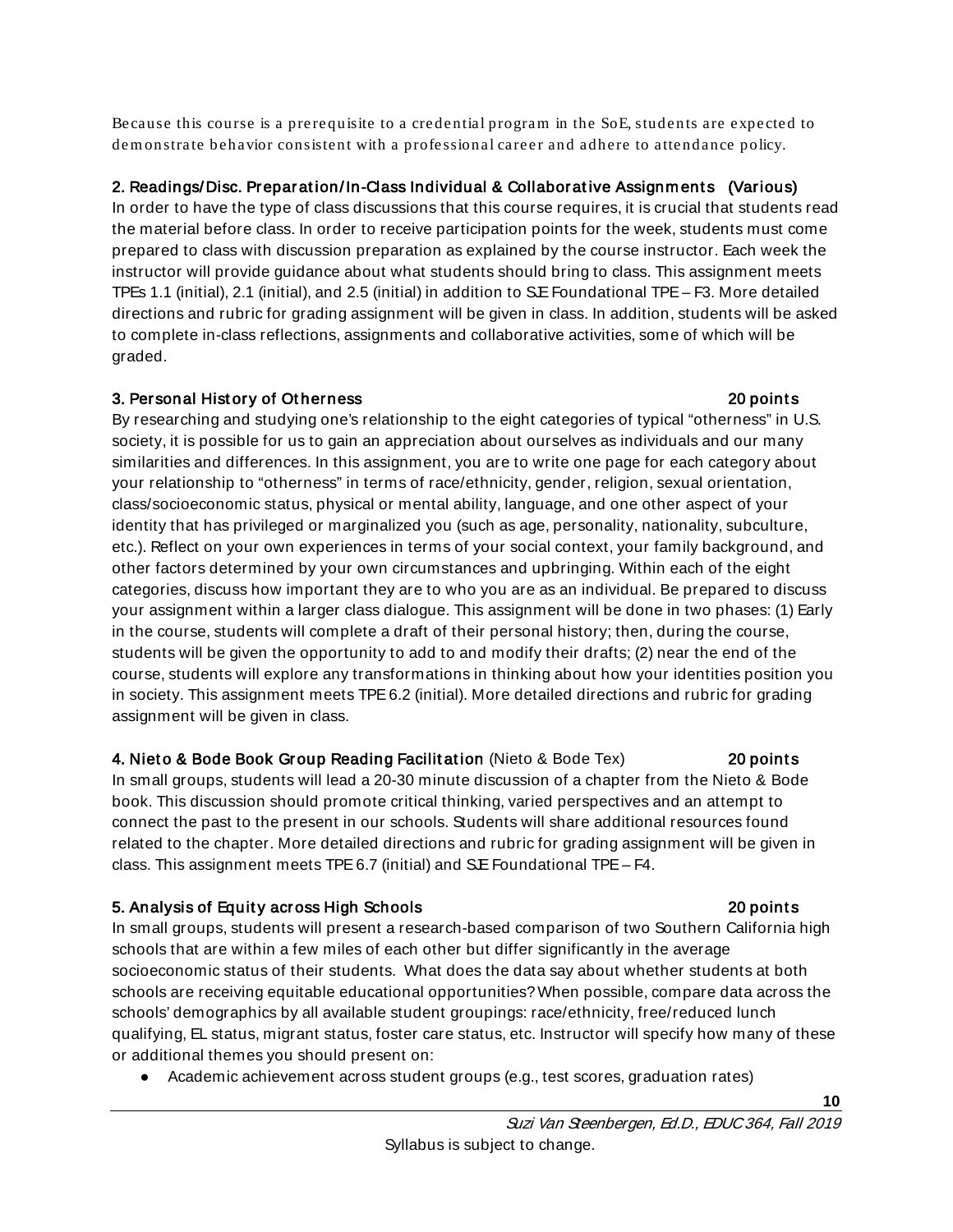- How equitably distributed are special education services and suspensions?
- Are there differences in qualifications of the faculty (e.g., advanced degrees, years of experience)?
- What differences in course offerings are there? AP, Spanish for Heritage Speakers, GATE, du al lan guage, etc.
- Are there differences in extra -curricular programs: clubs, sports, etc.?
- What do the websites suggest abou t differences in com m unity resources and parental involvem ent opportunities?
- What do the school websites seem to indicate about whether the schools find equity important? about whether they are being culturally responsive? Are there resources in langu ages other than En glish?

Data sources include: https://dq.cde.ca.gov/dataquest/, California School Dashboard, Ed-Data.gov, school websites. You could em ail the school if there are any additional questions you have. The final project could be a PowerPoint, movie, or some other type of creative way to present the information. More detailed directions, examples, and rubric for grading assignment will be given in class. This assignm ent m eets TPE 6.2 (initial) and SJE Foundational TPE – F1.

## 6. Social Justice and Equity Visual Argument **Example 20 point state and Equipment** 20 points

As a way to synthesize readings and core concepts with the service-learning component of this course, students will identify a systemic inequity that they observed during their service experience. Then, using the course readings (at least 4) students will craft a *visual argument* that addresses that inequity. The argument should make a claim about the issue, situate the issue within the class themes, and propose solutions or steps to address the issue. The solutions should discuss how, as future teachers or as community members, we can help society reverse its pattern of inequities with regard to the student populations in the service learning portion of the class. The *visual argument* can take a variety of forms (PowerPoint, video, mural, etc.) at the discretion of the instructor. Students will submit an annotated bibliography that explains how they used the readings and course themes in the visual argument. More detailed directions and rubric for grading assignment will be given in class. This assignment may be done individually or in groups (up to 4) at the discretion of the instructor. This assignment meets TPEs 2.1 (initial), 2.5 (initial) and SE Foundational TPE – F2.

## 7. Tutoring/Fieldwork with Students from Diverse Backgrounds 15 points

**11**

As a requirement for this course, you will tutor students from diverse backgrounds. More information will be provided in class by the instructor. This fieldwork/tutoring assignment requires 15 hours minimum of documented hours in the field. Students will be expected to submit a reflection at end of semester. This assignment meets TPEs 1.3 (Initial, Practice), 2.4 (Initial, Practice) and SE Foundational TPE – F3. Note: You cannot earn higher than a C if you do not complete the fieldwork requirement.

## <span id="page-10-0"></span>Overall Course Grading Standards

 $92 - 100 A$  $90 - 91$  A-88 – 89 B+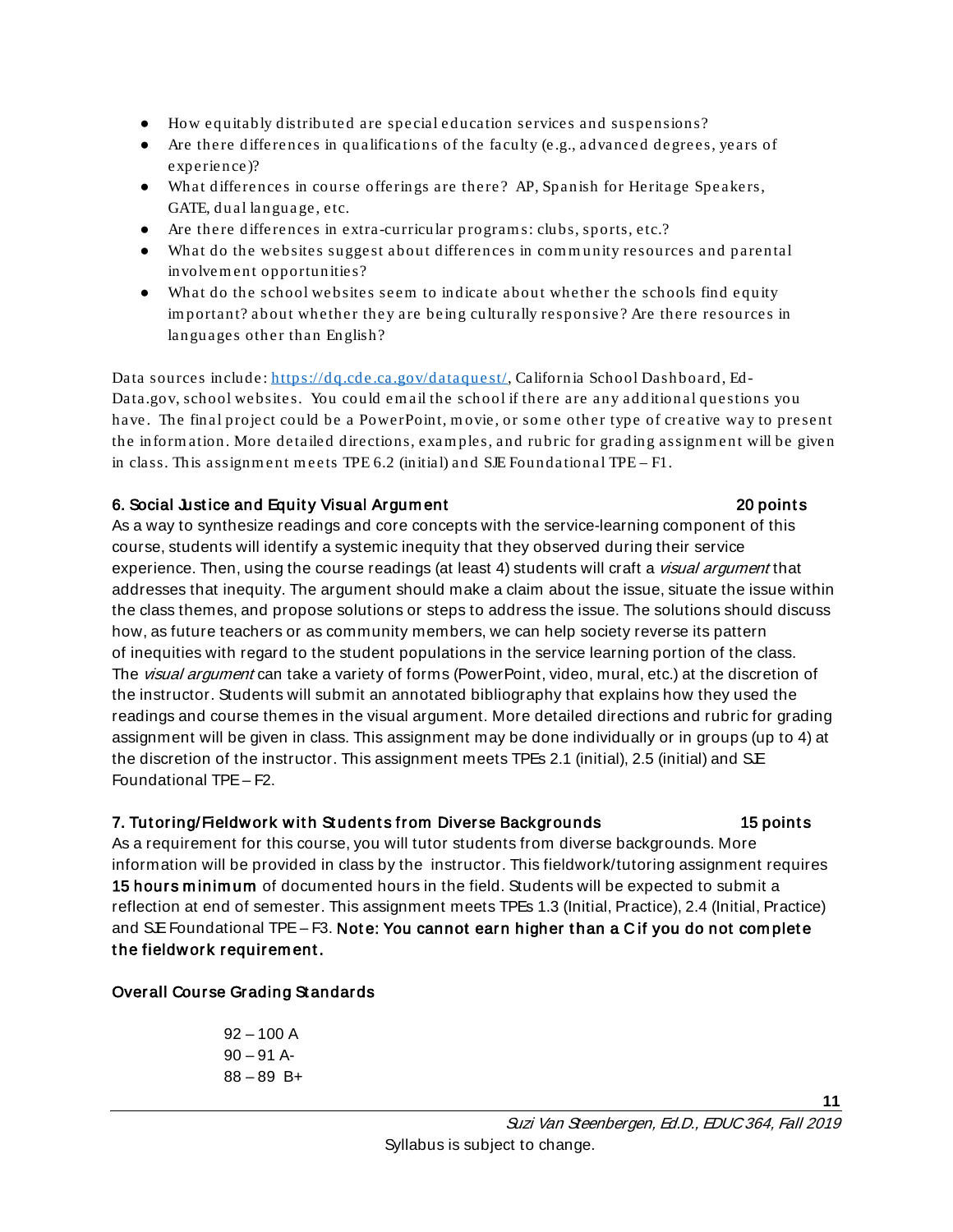$82 - 87 B$  $80 - 81 B$ - $78 - 79$  C+ (minimal passing grade) 72 – 77 C  $70 - 71$  C-

Note: Students taking EDUC 364 as a prerequisite for teacher credential and graduate programs are reminded that the School of Education requires completion of this course with a grade of C+ or higher.

## <span id="page-11-0"></span>Final Exam St at em ent

This course does not have a final exam.

## <span id="page-11-1"></span>Policy on Lat e/ Missed Work

No credit will be given if you miss an in class assignment or required presentation. If extenuating circumstances occur, the teacher candidate should contact the instructor as soon as possible to make appropriate arrangements.

## <span id="page-11-2"></span>Student Collaboration Policy

Due to the nature of the course, students will be asked to collaborate and actively interact with one another during class activities.

## COURSE AND UNIVERSITY POLICIES

## <span id="page-11-4"></span><span id="page-11-3"></span>School of Education Attendance Policy

Due to the dynamic and interactive nature of courses in the School of Education, all candidates are expected to attend all classes and participate actively. At a minimum, candidates must attend more than 80% of class time, or s/he may not receive a passing grade for the course at the discretion of the instructor. Individual instructors may adopt more stringent attendance requirements. Should the candidate have extenuating circumstances, they should contact the instructor as soon as possible. (Adopted by the COE Governance Community, December, 1997).

To meet the "Attendance, Class Participation, and Professional Disposition" requirement, you may miss no more than 1 class session. Sometimes things happen (you might get sick, or have other obligations). Because of this, you can miss 1 class without penalty to your grade. If you miss more than one session, you cannot earn the 10 points. If you miss more than 2 sessions, you risk not passing the class. *Notification of absence does not warrant an excuse*. In addition, attendance during the last 2 class sessions (for class presentations) is mandatory; if you miss one of those sessions, you will have not met the course attendance requirement. If you know you need to miss one of these 2 classes, notify the instructor in advance, and you will be given an alternate assignment to make up for the missed time.

Because this course is a prerequisite to a credential program in the SoE, students are expected to demonstrate behavior consistent with a professional career and adhere to attendance policy.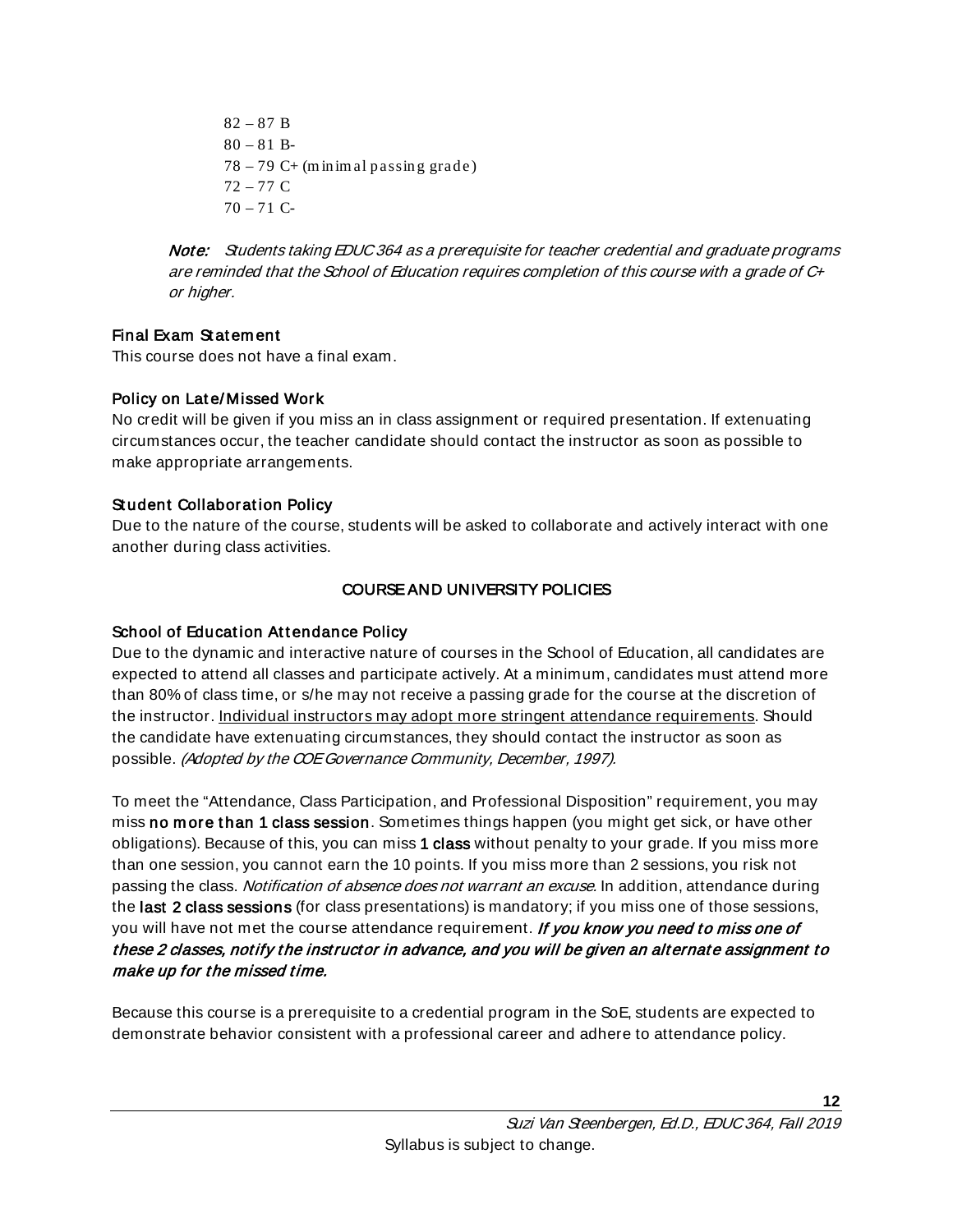## <span id="page-12-0"></span>CSUSM Academ ic Honest y Policy

Students are expected to adhere to standards of academic honesty and integrity, as outlined in the Student Academic Honesty Policy. All assignments must be original work, clear and error-free. All ideas/material that are borrowed from other sources must have appropriate references to the original sources. Any quoted material must provide credit to the source and be punctuated/cited accordingly.

Students are responsible for honest completion and authentic, original representation of their work. The Course Catalog provides the details of the university ethical standards and penalties for infractions. There is zero tolerance for infractions in this course. If you believe there has been an infraction by someone in the class, please bring it to the instructor's attention. The instructor reserves the right to discipline any student for academic dishonesty, in accordance with the general rules and regulations of the university. Disciplinary action may include the lowering of grades and/or the assignment of a failing grade for an exam, assignment, or the class as a whole.

## If you have any questions about how to put your best academic foot forward, including using appropriate citations, submitting your own work, etc., please come and see me. I can help.

## <span id="page-12-1"></span>All University Writing Requirem ent

Every course at the university must have a writing requirement of at least 2500 words. The requirement is met in this class through the assignments described below. The University Writing Center is available for all students free of charge for support and writing skill development. [https://www.csusm.edu/writingcenter/index.html.](https://www.csusm.edu/writingcenter/index.html)

If you have any questions about any of the written assignments or would like additional writing support, I highly recommend reaching out to th[e Writing Center.](https://www.csusm.edu/writingcenter/index.html) They have dozens of trained writing tutors who can provide one-on-one writing support. There is also an Academic English Support expert if you are working on your academic language skills.

## <span id="page-12-2"></span>Plagiarism

As an educator, social worker, counselor or in any human service realm, it is expected that each student will do his/her own work, and contribute equally to group projects and processes. Plagiarism or cheating is unacceptable under any circumstances. If you are in doubt about whether your work is paraphrased or plagiarized see the Plagiarism Prevention for Students website [http://library.csusm.edu/plagiarism/index.html.](http://library.csusm.edu/plagiarism/index.html) If there are questions about academic honesty, please consult the University catalog.

## <span id="page-12-3"></span>Use of Technology

Candidates are expected to demonstrate competency in the use of various forms of technology (i.e. word processing, electronic mail, Moodle, use of the Internet, and/or multimedia presentations). Specific requirements for course assignments with regard to technology are at the discretion of the instructor. Keep a digital copy of all assignments for use in your own professional portfolio. All assignments will be submitted online, with a final project submitted in hard copy in the form of a presentation poster. Details will be provided in class.

## <span id="page-12-4"></span>Elect ronic Com m unicat ion Prot ocol

Electronic correspondence is a part of your professional interactions. If you need to contact me, email is often the easiest way to do so. It is my intention to respond to all received e-mails in a timely manner. Please be reminded that e-mail and on-line discussions are a very specific form of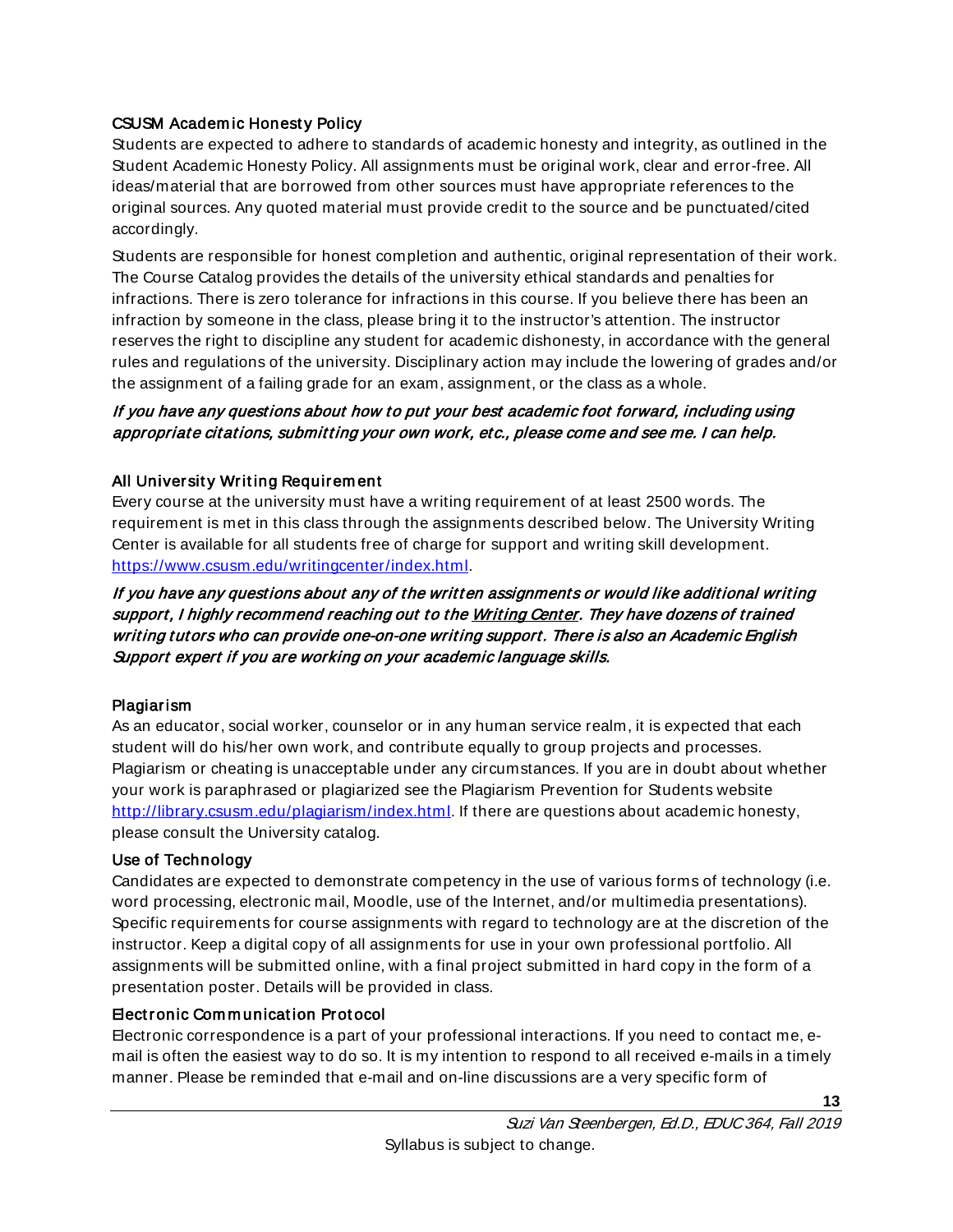communication , with their own nuances and etiquette. For instance, electronic m essages sent in all upper case (or lower case) letters, major typos, or slang, often communicate more than the sender originally intended. With that said, please be mindful of all e-mail and on-line discussion messages you send to your colleagues, to faculty members in the School of Education, or to persons within the greater educational community. All electronic messages should be crafted with professionalism and care.

Things to consider:

- Would I say in person what this electronic message specifically says?
- How could this message be misconstrued?
- Does this message represent my highest self?
- Am I sending this electronic message to avoid a face-to-face conversation?

In addition, if there is ever a concern with an electronic message sent to you, please talk with the author in person in order to correct any confusion.

## <span id="page-13-0"></span>Credit Hour Policy St at em ent

Per the University Credit Hour Policy:

● All students are expected to spend a minimum of two hours outside of the classroom each week for each unit of credit engaged in learning or a total of at least six hours outside of the classroom each week.

## <span id="page-13-1"></span>**Elect ronic Submissions of Assignments**

This course is mostly paperless. Assignments are to be turned to Cougar Course on time. Points will be deducted for late submissions as the work you do is essential to the discussions conducted in this course. Make sure you turn in the assignments in Word, 12 font, in Times New Roman. Resources and/or citations will be referenced using APA format.

NOTE: Full assignment guidelines can be found on Cougar Courses. Rubrics for assignments and checklist are at end of this syllabus.

## <span id="page-13-2"></span>Course Form at

This course format is offered in a traditional face-to-face instruction.

## <span id="page-13-3"></span>Necessary Technical Competency Required of Students

Candidates are expected to demonstrate competency in the use of various forms of technology (i.e. word processing, electronic mail, Moodle, use of the Internet, and/or multimedia presentations). Specific requirements for course assignments with regard to technology are at the discretion of the instructor. Keep a digital copy of all assignments for use in your teaching portfolio. All assignments will be submitted online, and some will be submitted in hard copy as well. Details will be given in class.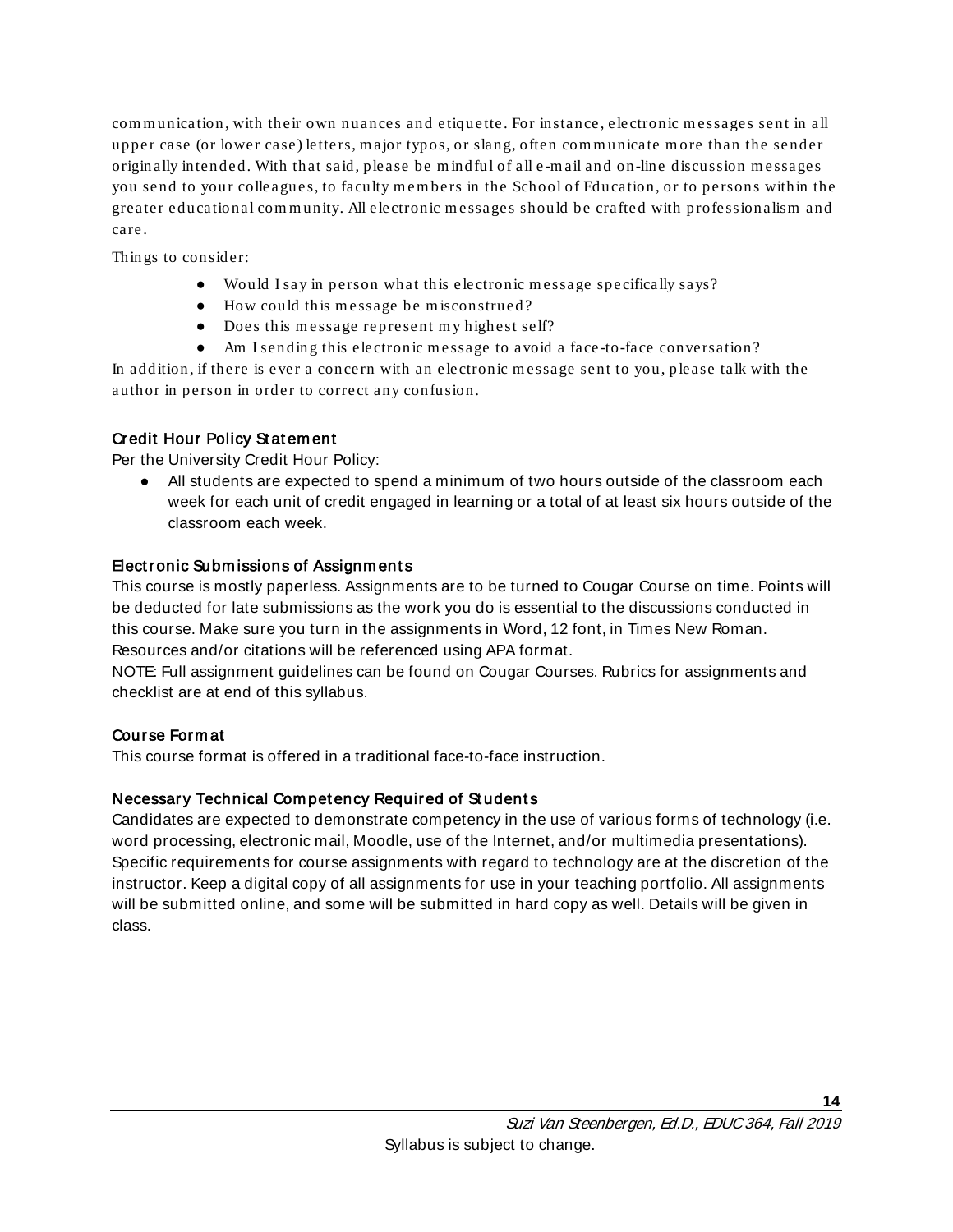## COURSE OUTLINE

<span id="page-14-0"></span>Note: This course outline is likely to change. In a class as dynamic as this one, adjustments to the schedule sometimes must be made to accommodate guest speakers, student needs, or instructional needs. Always check Cougar Courses for the most updated syllabus and for any other specific announcements.

Readings that are not from the course texts are available in Cougar Courses. Other than the first day of class, students should complete the readings prior to the class session in which they are listed.

| Class | Date      | Agenda                                                                                                                                                                                                                                                          | Assignment(s) &<br><b>Readings Due</b>                                                                                                                                                                                                                                                                                                             |
|-------|-----------|-----------------------------------------------------------------------------------------------------------------------------------------------------------------------------------------------------------------------------------------------------------------|----------------------------------------------------------------------------------------------------------------------------------------------------------------------------------------------------------------------------------------------------------------------------------------------------------------------------------------------------|
| 1     | August 28 | Course Introduction<br>$\Box$<br>Course Texts<br>❏<br>Primary Assignments<br>$\Box$<br>Service Learning Overview<br>$\Box$<br>Looking at the Data: Gallery<br>$\Box$<br>Walk & Reflection                                                                       | Due (in class): Student Information<br>Survey<br>Begin browsing the Service Learning<br>database for your placements.                                                                                                                                                                                                                              |
| 2     | Sept. 5   | Brief History of US Schooling<br>$\Box$<br>What is deculturalization, and<br>$\Box$<br>why is it important to<br>understand?<br>Spring Ch. 1: Discussion<br>$\Box$<br>School Reform: The Messy,<br>$\Box$<br><b>Complex Process of Addressing</b><br>Inequities | Due: Browse Service Learning database<br>to look for possible sites. Reach out to<br>at least 3 or 4 potential locations.<br>Done in class: In-Class: Gallery Walk<br><b>Blog Entry</b><br>Reading(s):<br>Spring Ch. 1<br><b>Submit your Certificate of Clearance</b><br>and TB Risk Assessment verification to<br>Cougar Courses ASAP. Thank you! |
| 3     | Sept. 12  | Understanding the<br>$\Box$<br>Sociopolitical Context of MCE;<br>What are the goals of MCE?<br>Brief History of US schools;<br>❏<br>Deculturalization up close.<br>School Equity Analysis &<br>$\Box$<br>Presentations (Groups)                                 | Due: Nieto & Bode Ch. 1 Reading<br>Response; 2 peer responses to others'<br>Gallery Walk blog posts from Week 2.<br>Reading(s):<br>Nieto & Bode Ch. 1<br>❏<br><b>Submit your Certificate of Clearance</b><br>and TB Risk Assessment verification to<br>Cougar Courses ASAP. Thank you!                                                             |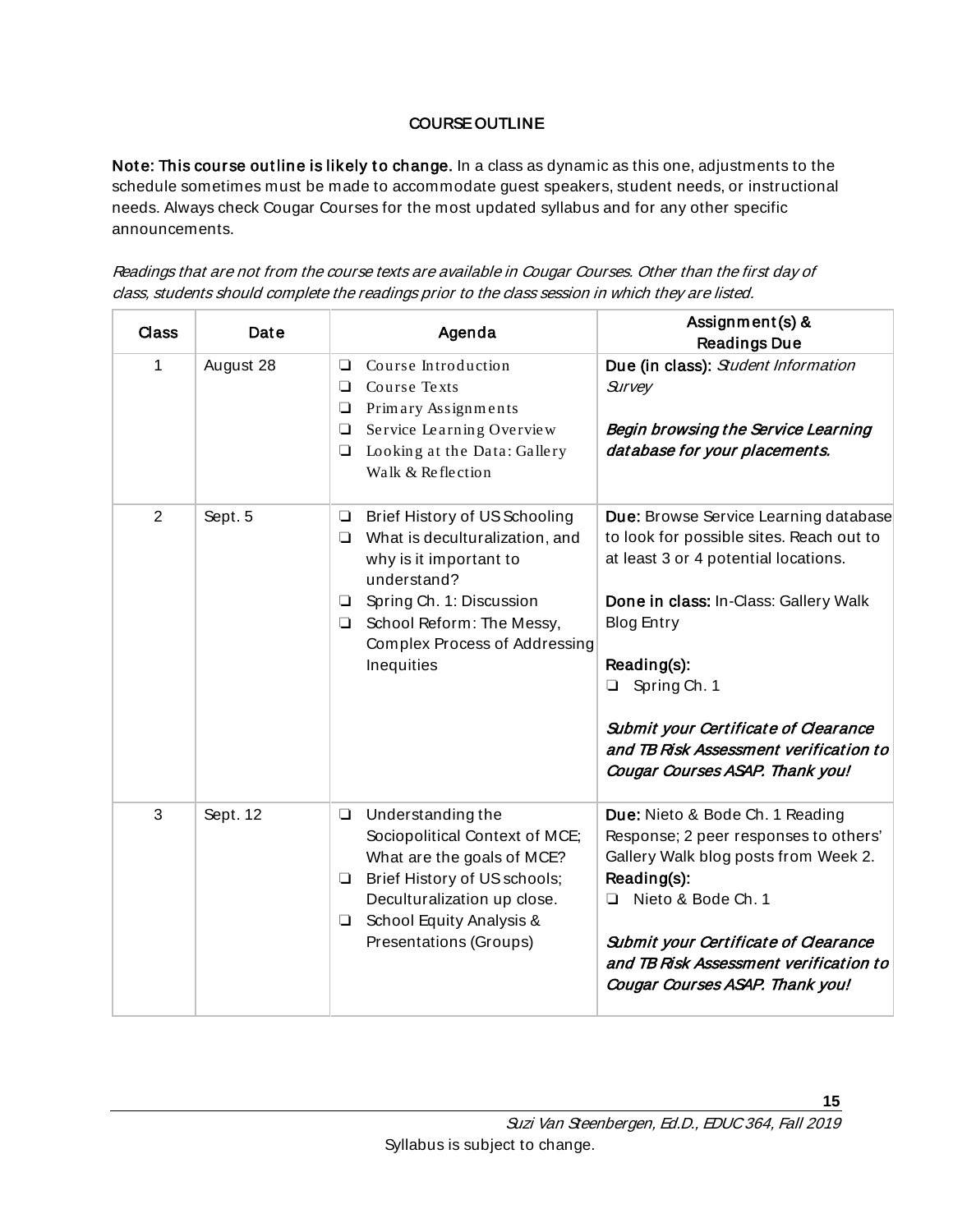| 4 | Sept. 19<br><b>[ONLINE</b><br><b>SESSION]</b> | Note: This class will be held<br>"online." this means you will have<br>reading and work to submit, but<br>we won't meet physically.                                                                                                                                          | Due: Spring Ch. 2, 3 Dialectical Journal<br>Blog Entry (by 8:00 p.m. Sept. 19 p.m.);<br>Respond to at least 2 other students<br>(by midnight Sept. 22).                     |  |
|---|-----------------------------------------------|------------------------------------------------------------------------------------------------------------------------------------------------------------------------------------------------------------------------------------------------------------------------------|-----------------------------------------------------------------------------------------------------------------------------------------------------------------------------|--|
|   |                                               | The Schooling of Native<br>$\Box$<br>Americans: The role of<br>Schooling in Cultural Genocide<br>The Schooling of African<br>⊔<br>Americans: Denial, Segregation,<br>and Resistance                                                                                          | Reading(s):<br>Spring Ch. 2, 3<br>$\Box$<br><b>Submit your Certificate of Clearance</b><br>and TB Risk Assessment verification to<br>Cougar Courses ASAP. Thank you!        |  |
| 5 | Sept. 26                                      | The Schooling of Latinx<br>$\Box$<br>Americans: Exclusion &<br>Segregation<br>The Schooling of Asian<br>⊔<br>Americans: Exclusion &<br>Segregation<br>Digging Deeper into how<br>❏<br>deculturalization & cultural<br>genocide function<br>The Problem We All Live With<br>❏ | Due: Spring Ch. 4, 5 Dialectical Journal<br>Reading(s):<br>Spring Ch. 4, 5                                                                                                  |  |
| 6 | Oct 3                                         | <b>Guest Speaker: Maria Al-</b><br>□<br>Shamma from the NC LGBTQ<br><b>Resource Center</b><br>Socratic Seminar Discussion:<br>❏<br>The New Culture Wars & Global<br>Corporate Culture; The<br>Sociopolitical Context of<br>Schooling                                         | <b>Due:</b> Socratic Seminar Preparation<br>Sheet<br>Reading(s):<br>Article (TBD)<br>$\Box$<br>Spring Ch. $6, 7$ ( $\frac{1}{2}$ the class reads<br>$\Box$<br>each chapter) |  |
| 7 | Oct. 10                                       | Defining MCE for School<br>Reform<br>Thinking about Disability<br>❏<br>(Part I)<br>Nieto & Bode Presentation<br>⊔<br>Groups: Get Organized                                                                                                                                   | Due: Discussion Preparation for Nieto<br>& Bode Ch. 2<br>Reading(s):<br>Nieto & Bode, Ch. 2                                                                                 |  |
| 8 | Oct. 17                                       | Thinking about Disability<br>⊔<br>(Part I)<br>Racism, Discrimination, $\&$<br>❏<br>Expectations of Student<br>Achievement<br>Countering Deficit Narratives<br>⊔                                                                                                              | Due: Discussion Preparation for Nieto<br>& Bode Ch. 3<br>Reading(s):<br>Nieto & Bode, 3<br>❏<br>Come having read your group's<br>$\Box$                                     |  |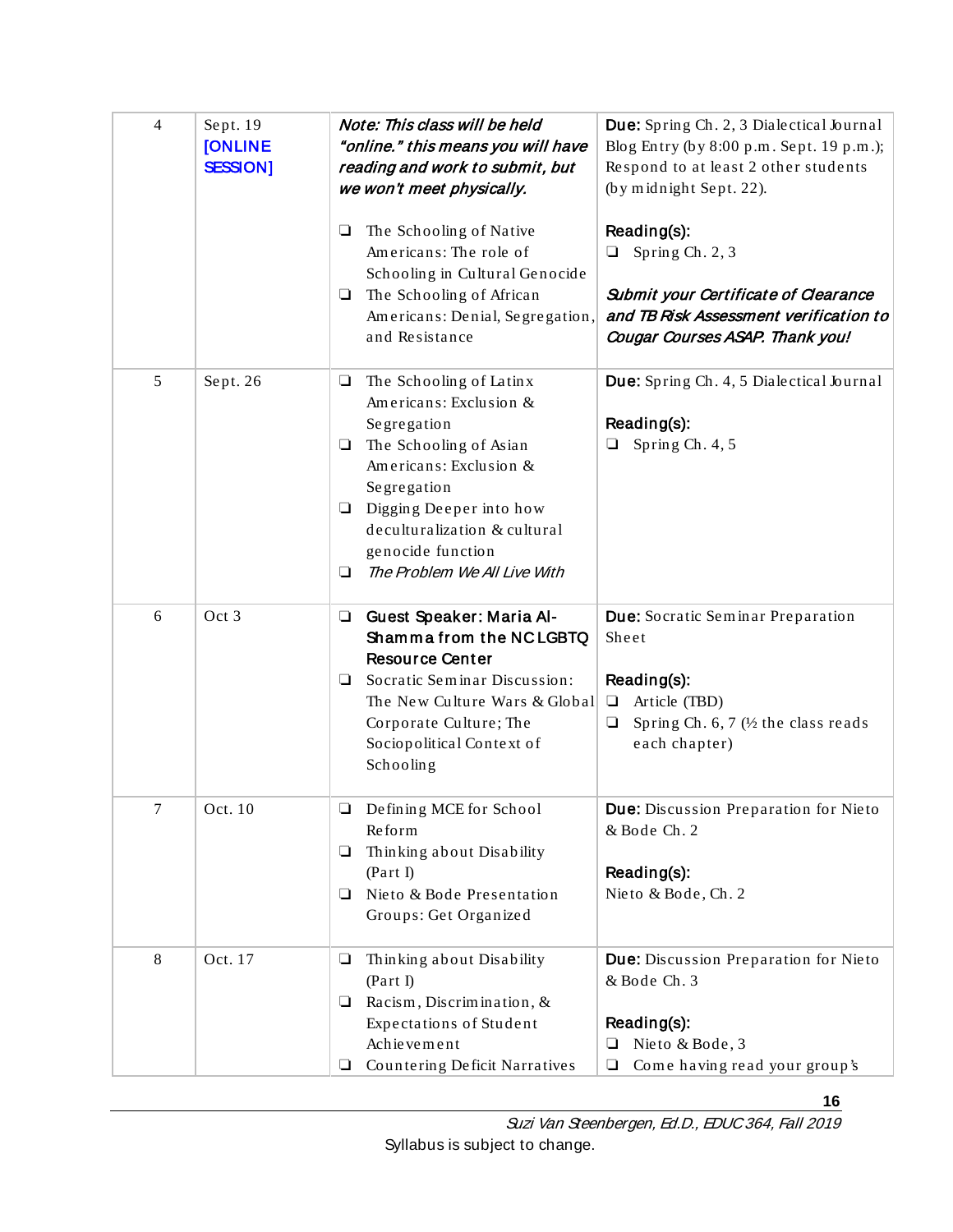|    |                          | Teach us All Excerpt<br>$\Box$<br>Nieto & Bode Presentation<br>❏<br>Groups: Meet With Your<br>Groups & Plan<br>History of Otherness Paper<br>❏<br>Overview                                                                                            | assigned Nieto & Bode chapter (so<br>you can plan with your groups).<br>Gorski Article (See Cougar Courses)<br>❏ |
|----|--------------------------|-------------------------------------------------------------------------------------------------------------------------------------------------------------------------------------------------------------------------------------------------------|------------------------------------------------------------------------------------------------------------------|
| 9  | Oct. 24                  | Structural and Organizational<br>❏<br><b>Issues in Classrooms</b><br><b>Adam Ruins the Suburbs</b><br>◻<br>A Tale of Two Schools<br>❏<br>Culture, Identity & Learning<br>❏<br>Nieto & Bode Presentations,<br>❏<br>Ch. 4, 5                            | <b>Due: Discussion Preparation for Nieto</b><br>& Bode Ch. 4, 5<br>Reading(s):<br>Nieto & Bode, 4, 5             |
| 10 | Oct. 31                  | <b>Linguistic Diversity</b><br>$\Box$<br>Bilingual Education in the US<br>$\Box$<br>Understanding Learning &<br>❏<br>Achievement (Asset-Based<br>Pedagogy, Discipline &<br>Restorative Justice).<br>Nieto & Bode Presentations,<br>$\Box$<br>Ch. 6, 7 | Due: Discussion Preparation for Nieto<br>& Bode Ch. 6, 7<br>Reading(s):<br>Nieto & Bode, 6, 7                    |
| 11 | Nov. 7<br>[Online Class] | Service Learning: Lessons,<br>$\Box$<br>Connections & Insights                                                                                                                                                                                        | Due: Service Learning Reflection;<br><b>History of Otherness Paper Due</b><br>Reading(s):<br><b>TBD</b>          |
| 12 | Nov. 14                  | Final Project Information<br>❏<br>Learning From Students; School<br>❏<br>Culture<br>Adapting Curriculum for<br>⊔<br><b>Multicultural Classrooms</b><br>Nieto & Bode Presentations,<br>❏<br>Ch. 8, 9                                                   | Due: Discussion Preparation for Nieto<br>& Bode Ch. 8, 9<br>Reading(s):<br>Nieto & Bode, 8, 9                    |
| 13 | <b>Nov. 21</b>           | Working with Teachers,<br>$\Box$<br>Schools, Families &<br>Communities<br><b>Cultural Reciprocity</b><br>❏                                                                                                                                            | Due: Discussion Preparation for<br>$\Box$<br>Nieto & Bode Ch. 10<br>Reading(s):                                  |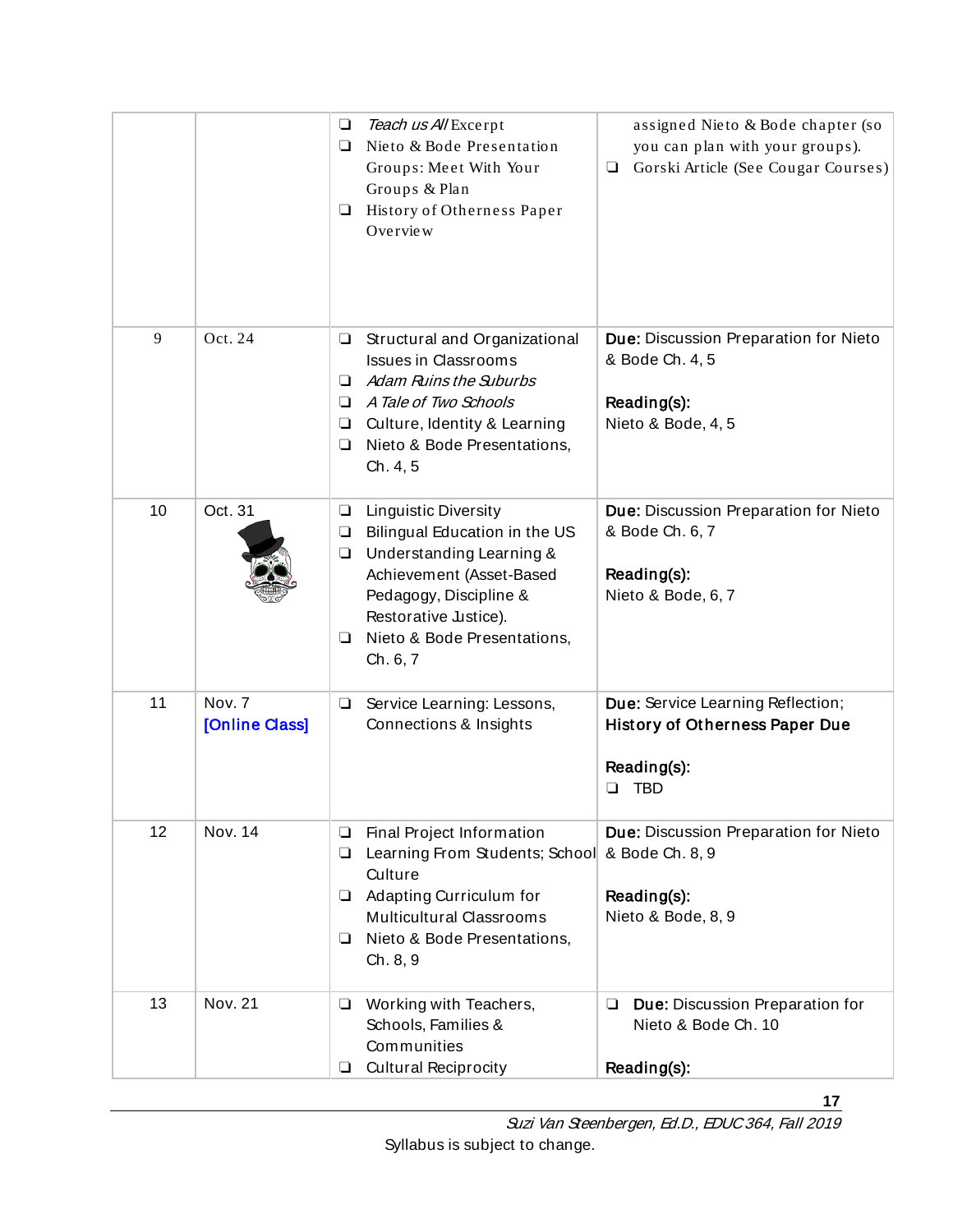<span id="page-17-0"></span>

|    |                                              | Nieto & Bode Presentation, Ch.<br>❏<br>10<br>Final Project Presentation Work<br>⊔ | Nieto & Bode, 10<br>❏                                                           |
|----|----------------------------------------------|-----------------------------------------------------------------------------------|---------------------------------------------------------------------------------|
| 14 | <b>Thanksgiving Break</b><br><b>No Class</b> |                                                                                   |                                                                                 |
| 15 | Dec. 5                                       | <b>Final Project Presentations</b><br>❏                                           | Due: Final Project Presentations;<br>Attendance Mandatory<br>Reading(s):<br>TBD |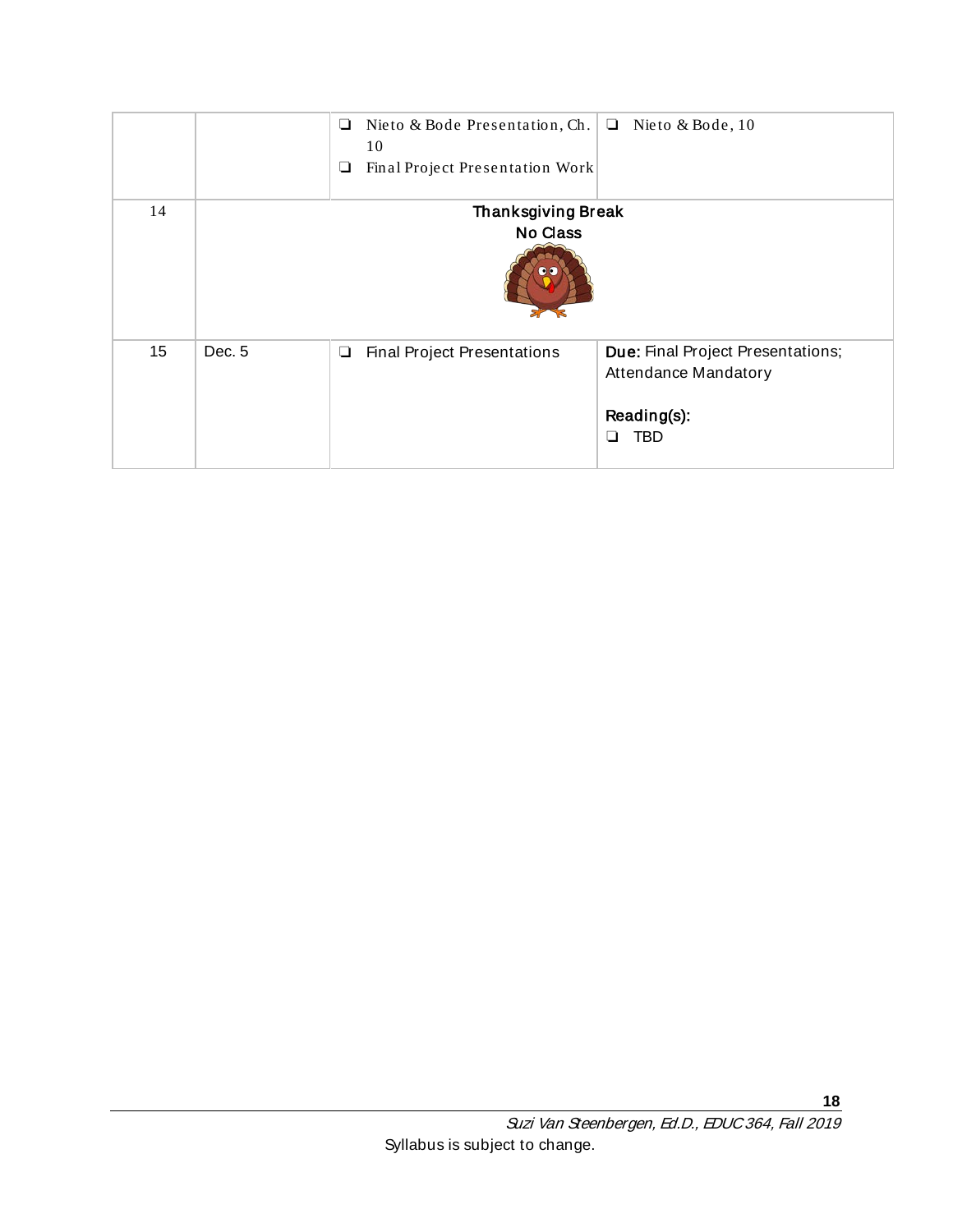## EDUC 364 General Assignm ent Rubric

| <b>Topic</b>                                                                                     | <b>Excellent</b>                                                                                                                                                                                                                                                                                 | Developing/Needs<br>Improvement                                                                                                                                                                                                                | Needs Improvement/Non<br>Performance                                                                                                                                                                    |
|--------------------------------------------------------------------------------------------------|--------------------------------------------------------------------------------------------------------------------------------------------------------------------------------------------------------------------------------------------------------------------------------------------------|------------------------------------------------------------------------------------------------------------------------------------------------------------------------------------------------------------------------------------------------|---------------------------------------------------------------------------------------------------------------------------------------------------------------------------------------------------------|
| Evidence of<br>Critical<br>Thinking &<br><b>Connections to</b><br>Course Text(s)<br>and Concepts | The author provides clear<br>and consistent evidence<br>of critical thinking,<br>engaging in the ideas<br>thoughtfully and with<br>intention and depth. The<br>author makes clear and<br>convincing connections to<br>course text(s) and<br>concepts, and uses the<br>text(s) to support claims. | The author provides some<br>evidence of critical thinking<br>but it is inconsistent and/or<br>uneven. The author makes<br>only cursory connections to<br>the course text(s) and<br>concepts, or does not use<br>the text(s) to support claims. | The author provides little<br>evidence of critical thinking<br>and/or the thinking is unclear,<br>uneven, or cursory. The<br>author makes little or no<br>references to course text(s)<br>and concepts. |
| Assignment<br>Requirements                                                                       | The author met or<br>exceeded all of the<br>requirements for the<br>assignment. The<br>assignment is formatted<br>correctly (per the<br>instructions) and<br>submitted on time.                                                                                                                  | The author met all of the<br>requirements for the<br>assignment. The assignment<br>is formatted incorrectly (per<br>the instructions) or is not<br>submitted on time.                                                                          | The author did not meet<br>significant portions of the<br>assignment requirements.                                                                                                                      |

## <span id="page-18-0"></span>(For Discussion Preparation, Dialectical Journals or Other Written or In-Class Assignments)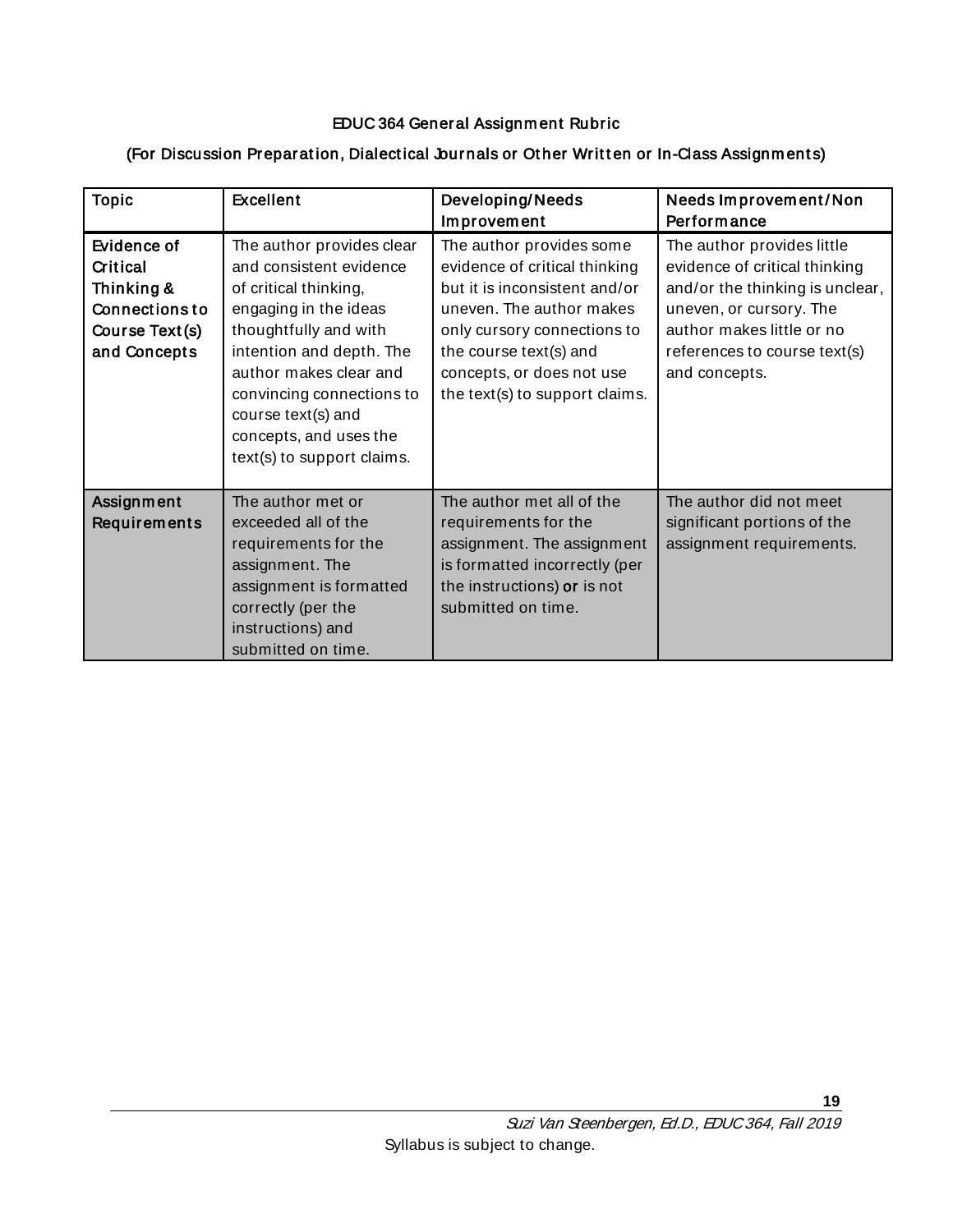#### IMPORTANT FORMS

#### Tuberculosis Risk Assessm ent and/or Exam inat ion

<span id="page-19-1"></span><span id="page-19-0"></span>This form is to satisfy job/school-related requirements in the California Education Code, Sections 49406 and 87408.6 and the California Health and Safety Code, Sections 1597.005, 121525, 121545 and 121555.

Individual assessed and/or examined:

Last Name First Name M.I. Student ID number

\_\_\_\_\_\_\_\_\_\_\_\_\_\_\_\_\_\_\_\_\_\_\_ \_\_\_\_\_\_\_\_\_\_\_\_\_\_\_\_\_\_ \_\_\_\_ \_\_\_\_\_\_\_\_\_\_ \_\_\_\_\_\_\_\_\_\_\_\_\_\_\_\_\_\_\_

Date of assessment and/or examination: \_\_\_\_\_\_\_\_\_\_\_\_\_(mo/day/yr)

The above-named individual has submitted to a tuberculosis risk assessment. This individual does not have risk factors, or if tuberculosis risk factors were identified, this individual has been examined and determined to be free of infectious tuberculosis. (Must be signed by the health care provider completing the risk assessment and/or examination)

\_\_\_\_\_\_\_\_\_\_\_\_\_\_\_\_\_\_\_\_\_\_\_\_\_\_\_\_\_\_\_\_\_\_\_\_\_\_\_\_\_\_\_\_\_\_\_\_\_\_\_ \_\_\_\_\_\_\_\_\_\_\_\_\_\_\_\_\_\_\_\_\_\_\_\_\_\_\_\_\_\_\_\_\_

Medical Provider (MD, DO, NP or PA) Signature/ Medical Provider Printed Name

\_\_\_\_\_\_\_\_\_\_\_\_\_\_\_\_\_\_\_\_\_\_\_\_\_\_\_\_\_\_\_\_\_\_\_\_\_\_

CA license number

Office Address: Street City

\_\_\_\_\_\_\_\_\_\_\_\_\_\_\_\_\_\_\_\_\_\_\_\_ \_\_\_\_\_\_\_\_\_\_\_\_\_\_\_\_\_\_\_\_\_\_\_\_\_\_\_\_\_

\_\_\_\_\_\_\_\_\_\_\_\_\_\_\_\_\_\_\_\_\_\_\_\_\_\_\_\_\_\_\_\_\_\_\_\_\_\_\_ \_\_\_\_\_\_\_\_\_\_\_\_\_\_\_\_\_\_\_\_\_\_\_\_\_\_\_

State, Zip Code

\_\_\_\_\_\_\_\_ \_\_\_\_\_\_\_\_\_\_\_\_\_\_\_\_\_\_\_

<span id="page-19-2"></span>Office phone number/ Common Common Contract Common Common Common Common Common Common Common Common Common Common Common Common Common Common Common Common Common Common Common Common Common Common Common Common Common Com